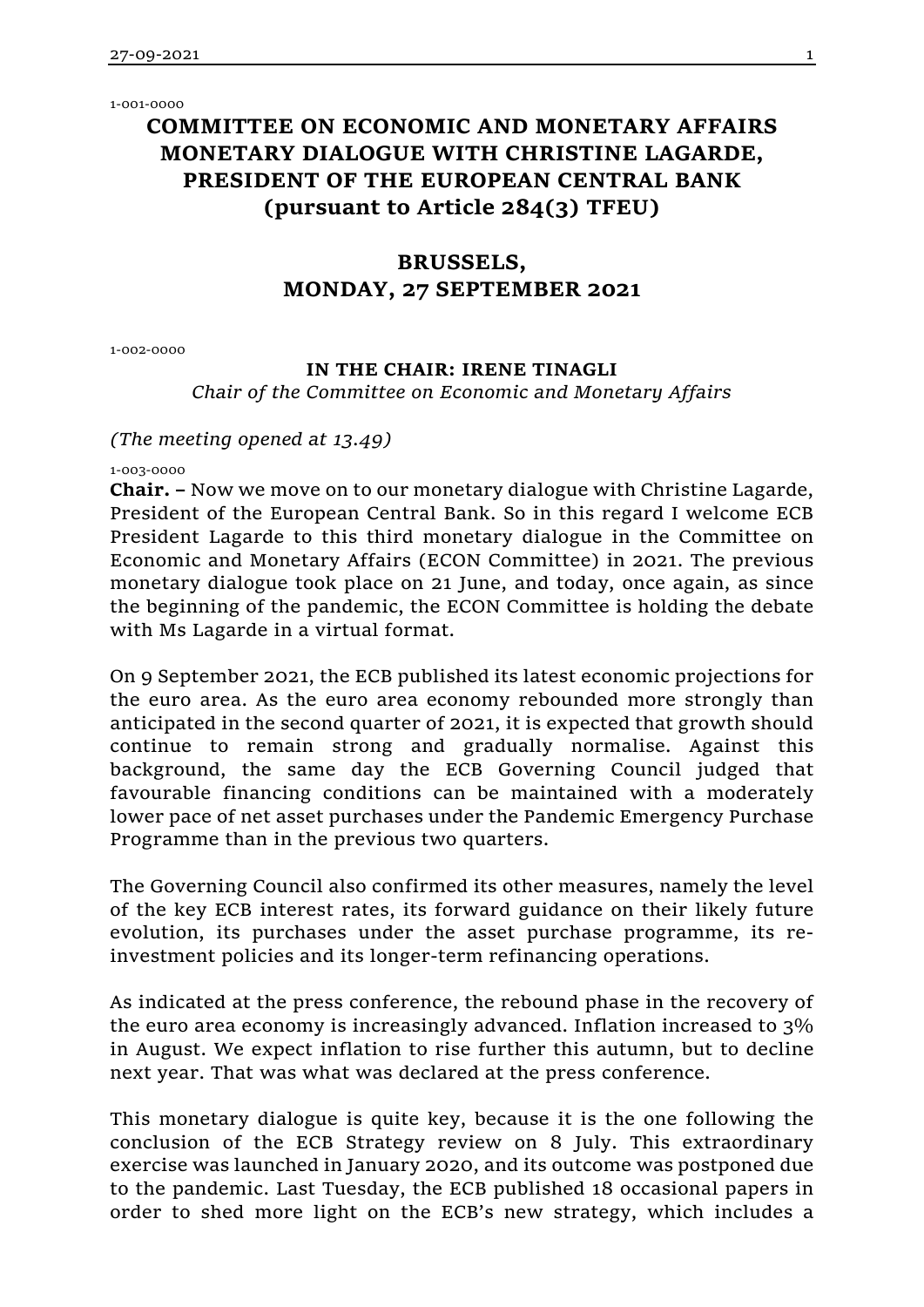symmetric 2% inflation target over the medium term. These papers cover the full extent of the review, including separate analysis of each of the workstreams – namely inflation measurement, the price stability objective, monetary policy instrument, analytical framework, monetary policy and financial stability, climate change, monetary policy communication, digitalisation, employment, monetary and fiscal policies interactions, globalisation, inflation expectations, productivity, innovation and technological progress and shadow banking.

We are now at an important moment when the new strategy is starting to be put in practice by the ECB. It is also a moment when we, as members of this committee, need to reflect on what this revised strategy means for our interactions with the ECB and the scrutiny of its monetary policy. The ECON Committee has interacted more closely with the ECB in the context of the review. ECON members have already had the opportunity to discuss the monetary policy strategy review during their last mission to the ECB and in an ad hoc meeting organised immediately after its approval on 14 July.

Moreover, President Lagarde has proposed to discuss today the outcome of the review on top of the two topics selected by the ECON coordinators for today's monetary dialogue. These two specific topics selected by the coordinators are, firstly, 'the rise in inflation: temporary or the sign of a more permanent trend?' and secondly 'beyond the pandemic: avoiding the risk of financial dominance and disorderly market reactions'. All briefing papers prepared by the EP panel of experts are available on the ECON website, and I really encourage you to take a look because they are really very interesting.

In line with agreed practices, the following procedure will be applied for this exchange of views. There will be introductory remarks by President Lagarde of about 15 minutes, which will be followed by five minutes question-and-answer slots with the possibility of a follow-up question, time permitting, within the same time slot. So we have two minutes maximum for the question and three minutes maximum for the answer.

In the first round of questions, each political group will have one slot, and thereafter we will apply the d'Hondt system, which determines the order of questions by political group.

If time allows, additional slots will be allocated on a catch-the-eye basis, taking due account of the weightings of each of the political groups. I really ask you to strictly respect the time given to you.

One last point on interpretation. We will have eight languages today: German, English, Spanish, Greek, French, Italian, Polish and Portuguese. As usual, phone interventions or 'audio only' connections will not be interpreted.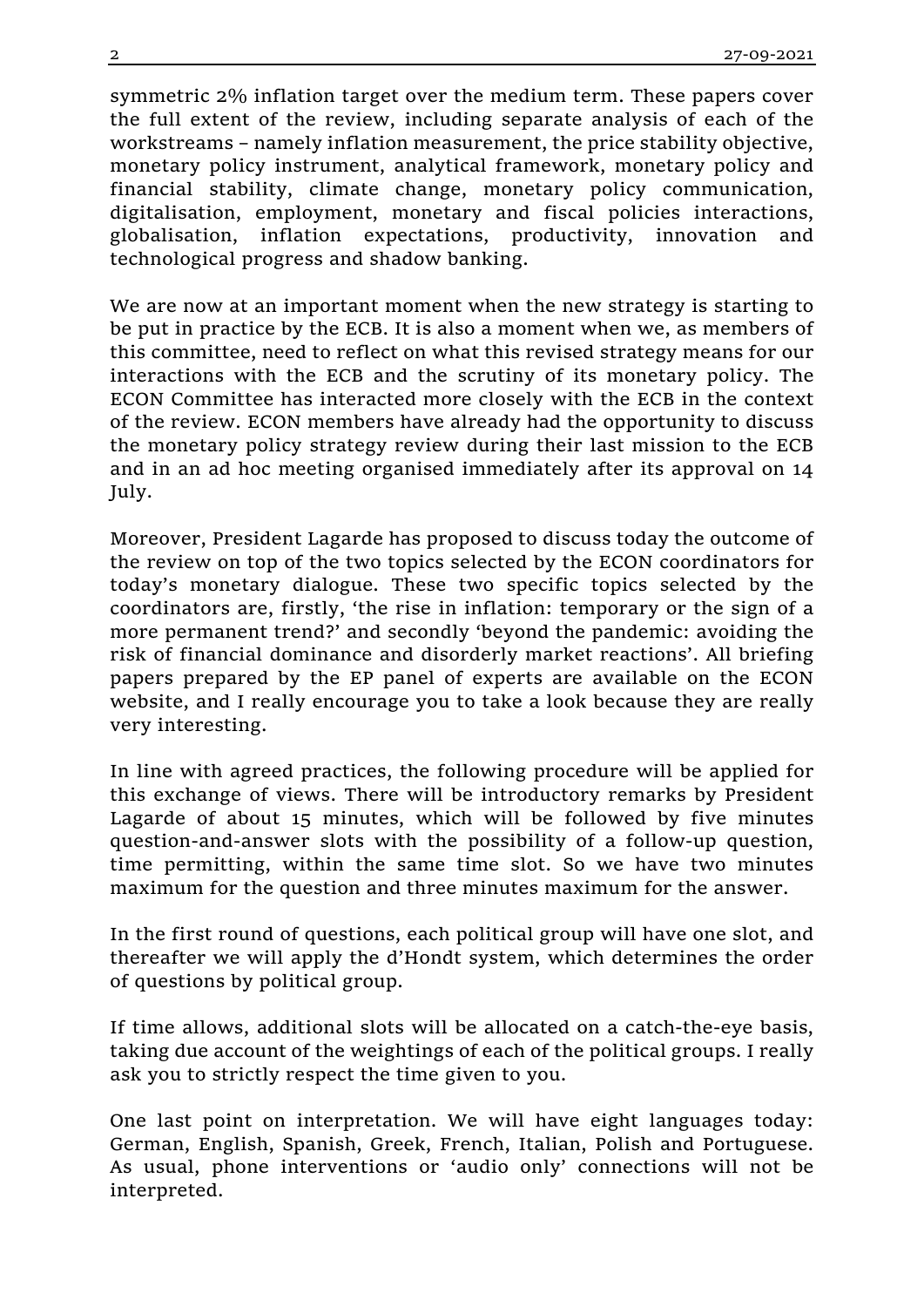Let's get started. President Lagarde, you have the floor.

#### 1-004-0000

**Christine Lagarde,** *President of the European Central Bank***.** – Madam Chair, it is a pleasure to see you and to be with colleagues – albeit unfortunately yet again virtually, but we have hope.

Honourable members of the Economic and Monetary Affairs Committee, ladies and gentlemen, it is a pleasure to be with you again for this third regular hearing of the year.

In my confirmatory hearing before this committee, which was almost two years ago to the day, I set out a goal, for those of you who remember, which was to ensure that the ECB engaged in a reflection on whether its monetary policy framework was sufficiently robust to meet future challenges.

You just mentioned it: with the successful conclusion of our strategy review in July, I believe that we have achieved that goal. The review took the ECB's mandate and primary objective of price stability, which is conferred by the Treaty, as a given. At the same time, we thoroughly looked at key aspects of citizens' lives. We have recommended a roadmap to include the costs of owner-occupied housing in the Harmonised Index of Consumer Prices to better represent the inflation rate that is relevant for households.

We have also developed a climate-related action plan to address the profound implications of climate change for price stability. Finally, we have modernised our external communication to make it more understandable to all citizens.

The review has been an 18-month-long journey involving an immense collective effort by staff across the whole euro system, and I am particularly happy that this work has now been published in 18 Occasional Papers, which were made available to the public on our website last week. Some of them are in their final form while others would still benefit from a final review, but we wanted to publish them all and get them all out together. The very final details of the seven that have not been completely reviewed yet will indeed be finalised appropriately. I would also like to reiterate my gratitude to this committee for the important input provided during the strategy review process.

In my remarks today, I will outline some of the key elements of our new strategy and provide you with an update on the outlook for the economy and inflation, together with some thoughts on our current monetary policy stance.

Then, at your explicit request, I will discuss the topic of financial dominance.

What does the ECB's new monetary policy strategy look like in practice?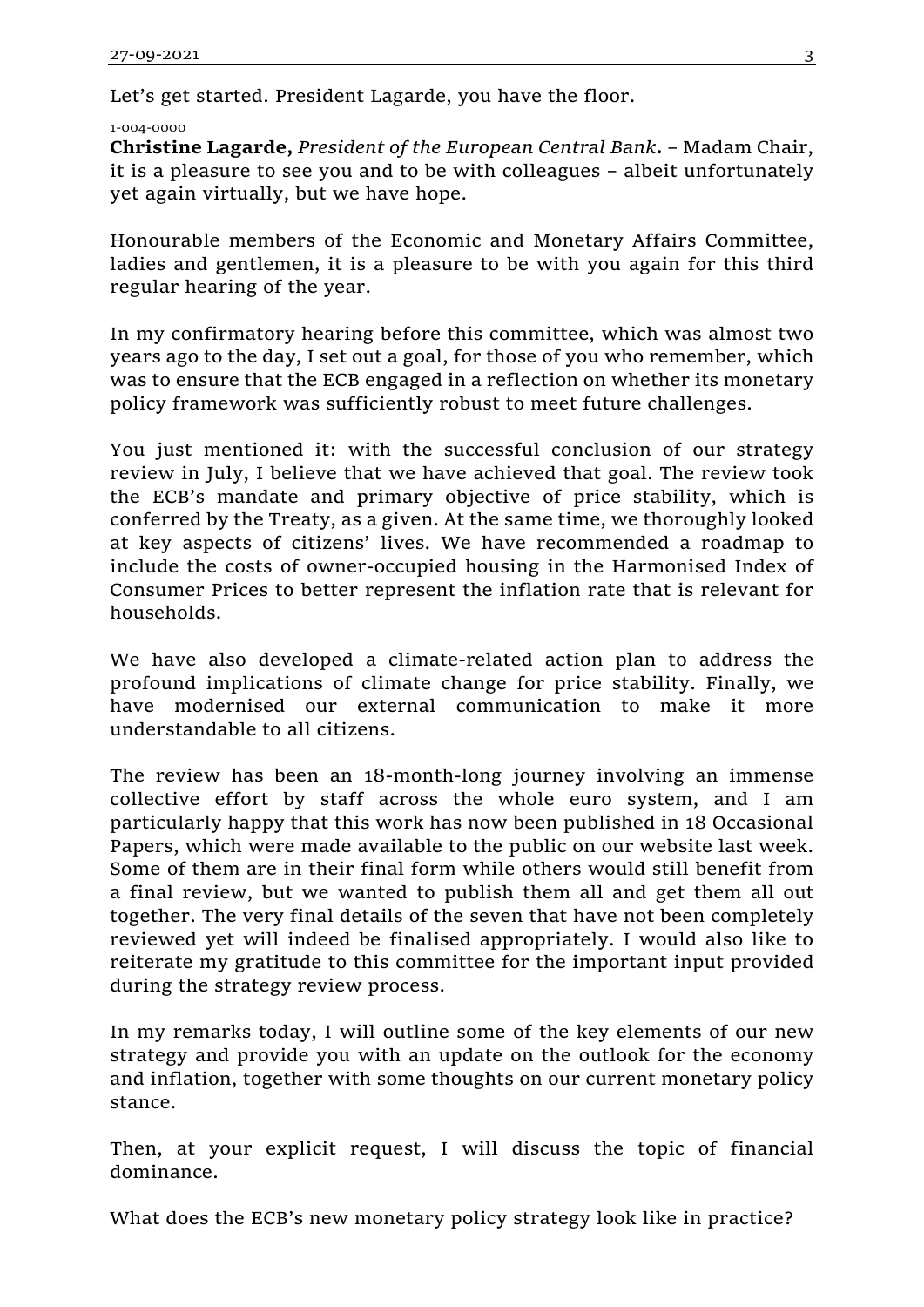Let us start with our price stability objective. Our new strategy incorporates two key innovations.

First, we have adopted what I would call a simple, clear symmetric inflation target of 2% over the medium term. As I said, it is simple, straightforward, easy to communicate and clear, because it gives a well-defined yardstick to help us steer our monetary policy. It is symmetric because both negative and positive deviations of inflation from the target are equally undesirable. We are convinced that this new formulation will avoid misperceptions about our reaction function when medium-term inflation is above or below the target and that it will better anchor inflation expectations. That was the first important change.

The second one is the recognition that, to maintain symmetry, the Governing Council needs to take into account the implications of the effective lower bound on nominal interest rates. In proximity to the lower bound, an especially forceful or persistent monetary policy response will be required.

In July, we also revised our forward guidance on interest rates to bring it into line with the new strategic framework. The new formulation stipulates that the Governing Council will not consider raising rates unless three conditions have been satisfied: first, we need to see inflation reach 2% well ahead of the end of the projection horizon; second, after convergence, inflation should be seen to be stabilising durably at the target through the end of the projection horizon – so well ahead of the end, and through the end, of the projection horizon; and third, realised progress in underlying inflation should, in our judgement, be sufficiently advanced to be consistent with inflation stabilising at 2% over the medium term. Achieving these three conditions may – and I mean may – imply a transitory period in which inflation is moderately above our target.

Against the background of our new strategy in relation to price stability, let me now focus on recent economic developments. In my conclusion, I will come back to some of the other items that we agreed upon in our strategy. Looking at the economic developments, in summary, it is evident that the economic recovery in the euro area is increasingly advanced. This is partly due to successful vaccination campaigns across Europe, which have prompted the easing of restrictions. This, in turn, has supported the rebound in economic activity, particularly in the services sector, which was hardest hit by the containment measures.

Consequently, the euro area economy rebounded by 2.2% in the second quarter of the year, which was more than we had anticipated. We expect continued strong growth in the second half of 2021, enabling euro area output to exceed its pre-pandemic level by the end of this year. This positive short-term outlook is reflected in the September ECB staff projections, which foresee annual real GDP growth at 5% in 2021, 4.6% in 2022 and 2.1% in 2023. The growth outlook continues, though, to be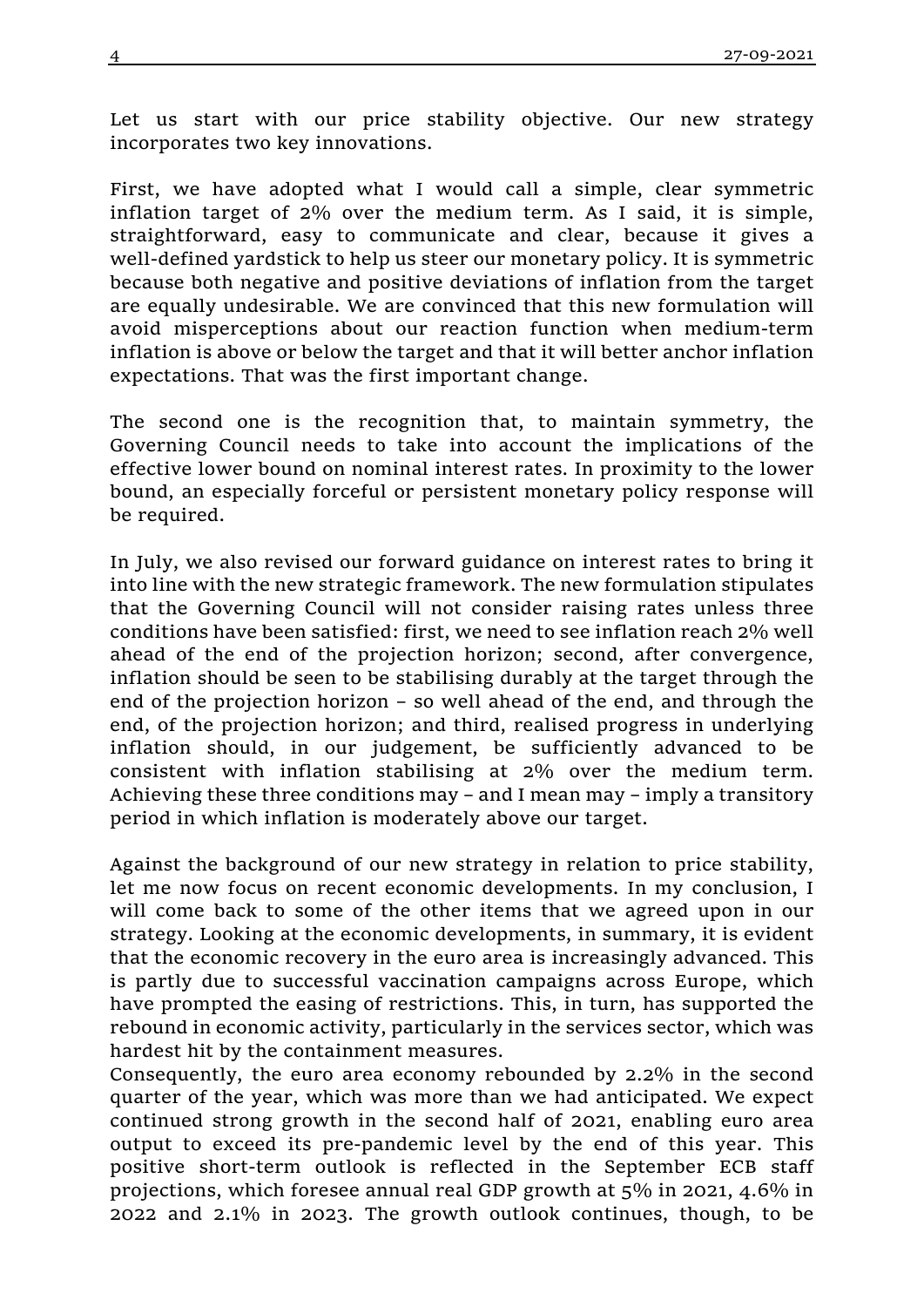uncertain and heavily dependent on the evolution of the pandemic, but risks to growth are, in our view, broadly balanced.

Turning to inflation developments, which you have selected as a topic for this hearing, euro area inflation rose to 3% in August, as you mentioned, and we expect it to rise further this autumn.

Nonetheless, we continue to view this upswing as largely temporary. A range of factors are currently pushing up inflation. Chief among them are the strong increase in oil prices since around the middle of last year, the reversal of the temporary VAT reduction in Germany, and cost pressures arising from temporary shortages of materials and equipment. The impact of these factors should dissipate in the course of next year. Although underlying price pressures have edged up over the summer, this is consistent with the opening up of the economy, which remains some distance away from operating at full capacity. As a result, the September ECB staff projections foresee annual inflation at 2.2% in 2021 then moderating to 1.7% in 2022 and 1.5% in 2023.

While inflation could prove weaker than foreseen if economic activity were to be affected by a renewed tightening of restrictions, there are some factors that could lead to stronger price pressures than are currently expected. For example, if the temporary shortages of materials and equipment constrain production more persistently than we currently foresee, they could feed through more strongly along the pricing chain. Persistently high inflation could also result in higher than anticipated wage demands. But we are seeing limited signs of this risk so far, which means that our baseline scenario continues to foresee inflation remaining below our target over the medium-term.

Favourable financing conditions are essential for the economy to continue its recovery and for inflation to converge durably to our target. We saw market interest rates ease over the summer but recently they have reversed this decline somewhat. However, bank lending conditions have remained very accommodative. Overall, this has left financing conditions for the economy remaining very favourable.

So, following a joint assessment of the inflation outlook on the one hand and financing conditions on the other hand, the Governing Council decided earlier this month to set a moderately slower pace of net asset purchases under the pandemic emergency purchase programme. We remain entirely committed to preserving these favourable financing conditions, which are necessary for a robust recovery that will restore inflation to its pre-pandemic level.

Now let's look at financial stability considerations in our new monetary policy strategy. This is the second topic that you selected for this hearing – namely the risk of a financial impact on our monetary policy and its eventual dominance.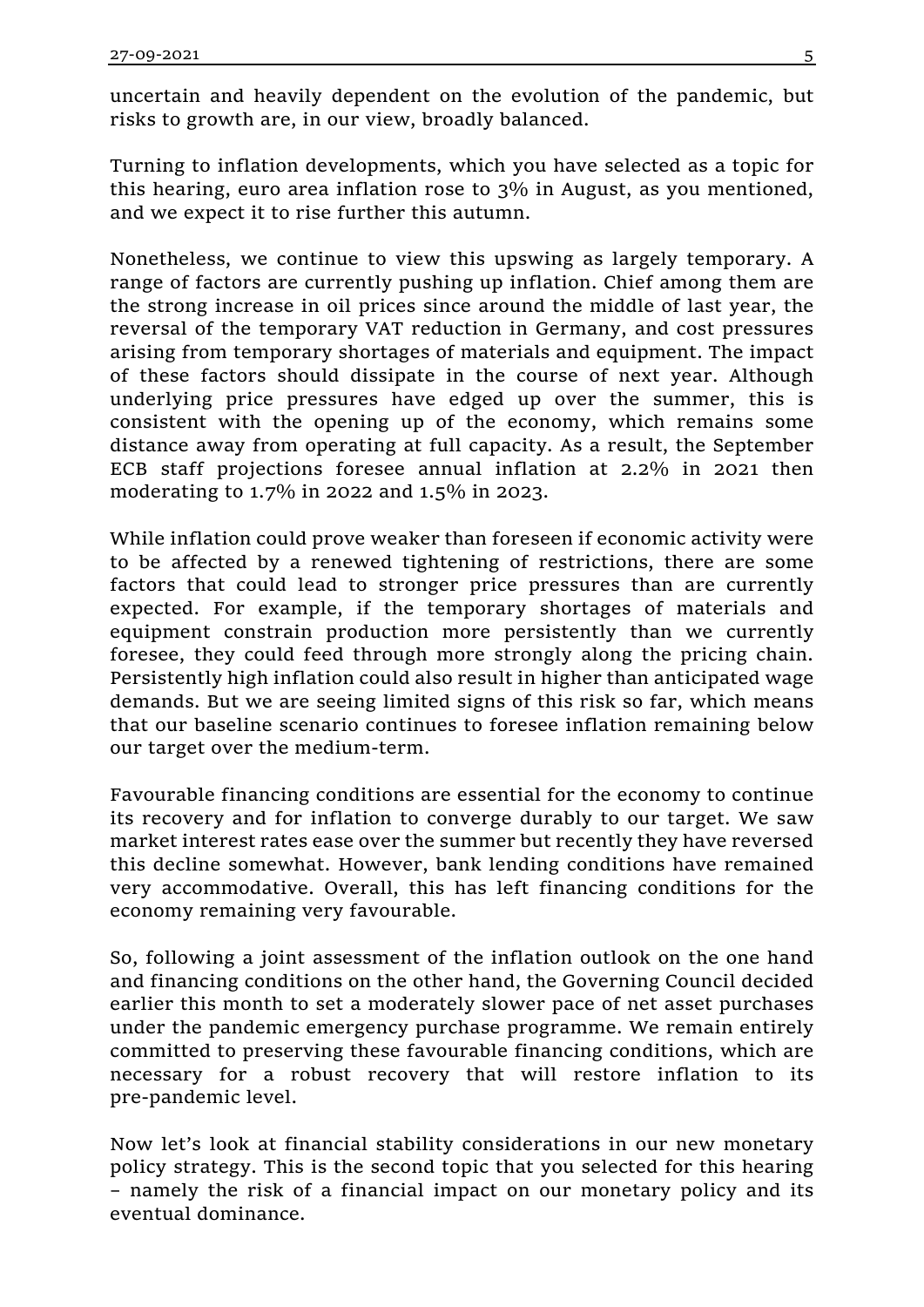Financial dominance occurs when central banks delay the removal of monetary policy accommodation for longer than appropriate, in order to avoid market turmoil. Let me be very clear on this. The ECB has a very clear primary mandate, which is stipulated in the Treaty: price stability. As stipulated in the Treaty, any other consideration should be subordinate and without prejudice to delivering on our primary mandate.

Regarding the stability of the financial sector, our new strategy explicitly considers the interactions of price stability and financial stability, reflecting our belief that each is a precondition for the other.

To start with, the strategy recognises that macroprudential policy, along with microprudential supervision, is the first line of defence against the build-up of financial imbalances. Indeed, effective macroprudential policy can address such risks more directly in a targeted fashion, and as a result reduce the burden that would be placed on monetary policy.

Nonetheless, given that the macroprudential framework in the euro area is incomplete, and given the interaction between macroprudential and monetary policy, the Governing Council monitors and analyses financial stability risks and their potential to jeopardise price stability over the long haul. Indeed, a careful analysis of the potential side effects of our monetary policy for the health and stability of financial intermediaries is an integral part of the proportionality assessment that we regularly conduct to test whether the policy measures in place remain appropriate.

Let me give you a concrete example of how we consider the linkages between financial stability and price stability. Household mortgages have been excluded from the pool of loans considered eligible for use as collateral under the targeted longer-term refinancing operations – the TLTROs. These operations allow us to support bank lending – a key condition in the current circumstances for a durable return of inflation to the target – while containing the risk that credit extension might fuel unsustainable house increases.

In synthesis, a systematically proportionate response to shocks is a precondition for minimising financial stability risks and, as a result, threats of financial dominance. At the same time, a coordinated macroprudential policy response across the euro area remains vital to strengthen the impact of policy actions and to support monetary policy.

Let me conclude. Our new strategy addresses the challenges that have emerged since the ECB announced the outcome of its previous strategy review, way back, 17 years ago, including the decline in the equilibrium real interest rate, the expectation that this rate will remain low and the deflationary bias induced by the effective lower bound.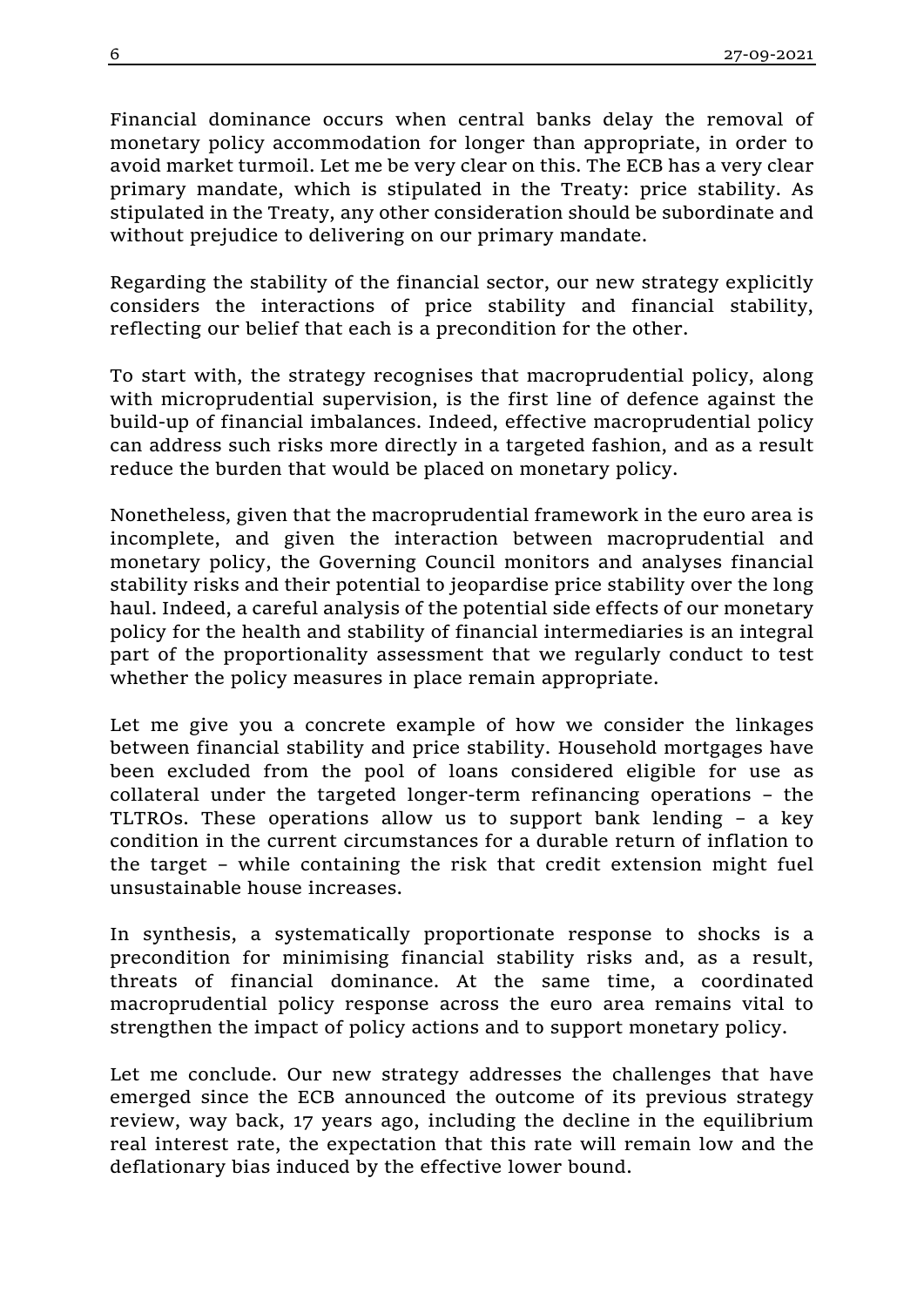And it also responds to other structural changes in the economy – an important one being obviously climate change, as this Parliament has continuously reminded us in its Resolutions on the ECB Annual Reports. The Governing Council agreed on the need to take climate change risks into account when designing and implementing our monetary policy. That will help us make better decisions. The detailed action plan sets out an ambitious timeline and outlines a wide range of actions, encompassing many areas of the ECB's activity, and ultimately aims to consistently integrate climate change considerations in all aspects of the ECB's monetary policy.

In addition, to further enhance our transparency and ensure that we are aware of citizens' expectations and concerns in relation to our policies, we have decided to modernise our communication policy and we will make outreach events a structural feature of our interaction with the public. But our efforts to ensure that we are accountable to European citizens do not stop there. This Parliament will continue to be our main interlocutor and your role in making sure that the people's voices are heard by the ECB and that the ECB's voice is heard by the people remains crucial to foster understanding and trust in our policies.

Finally, two years after my first appearance before you, I remain fully convinced of the need for an open mind to ensure that the ECB keeps on delivering on its mandate in rapidly changing circumstances. We therefore intend to assess the appropriateness of our monetary policy strategy periodically, with the next assessment expected in 2025.

Thank you very much for your attention. I now stand ready to take your questions.

## 1-005-0000

**Luděk Niedermayer (PPE).** – It's great to see you again, Madam President. I guess you talk a lot about inflation and the recovery, and I don't want to ask a question on that because I know that, especially these days, even the President of the ECB doesn't know exactly what the future will look like!

Instead, let me go to the topic of our very good technical preparatory meeting that is linked to a review of the ECB framework. The first question is about the interlinkages between quantitative easing and inflation. One can argue that as the staff prediction of inflation goes visibly below the target on the monetary policy horizon, the market believes the ECB would not do enough to get inflation back to the target.

This is true, obviously, unless you believe that there is quite a limited impact of quantitative easing on inflation, and also that other monetary policy measures are just not ready to steer inflation closer to the target. So I would like to ask you to elaborate on that interlinkage of quantitative easing and inflation and other monetary policy tools for this purpose.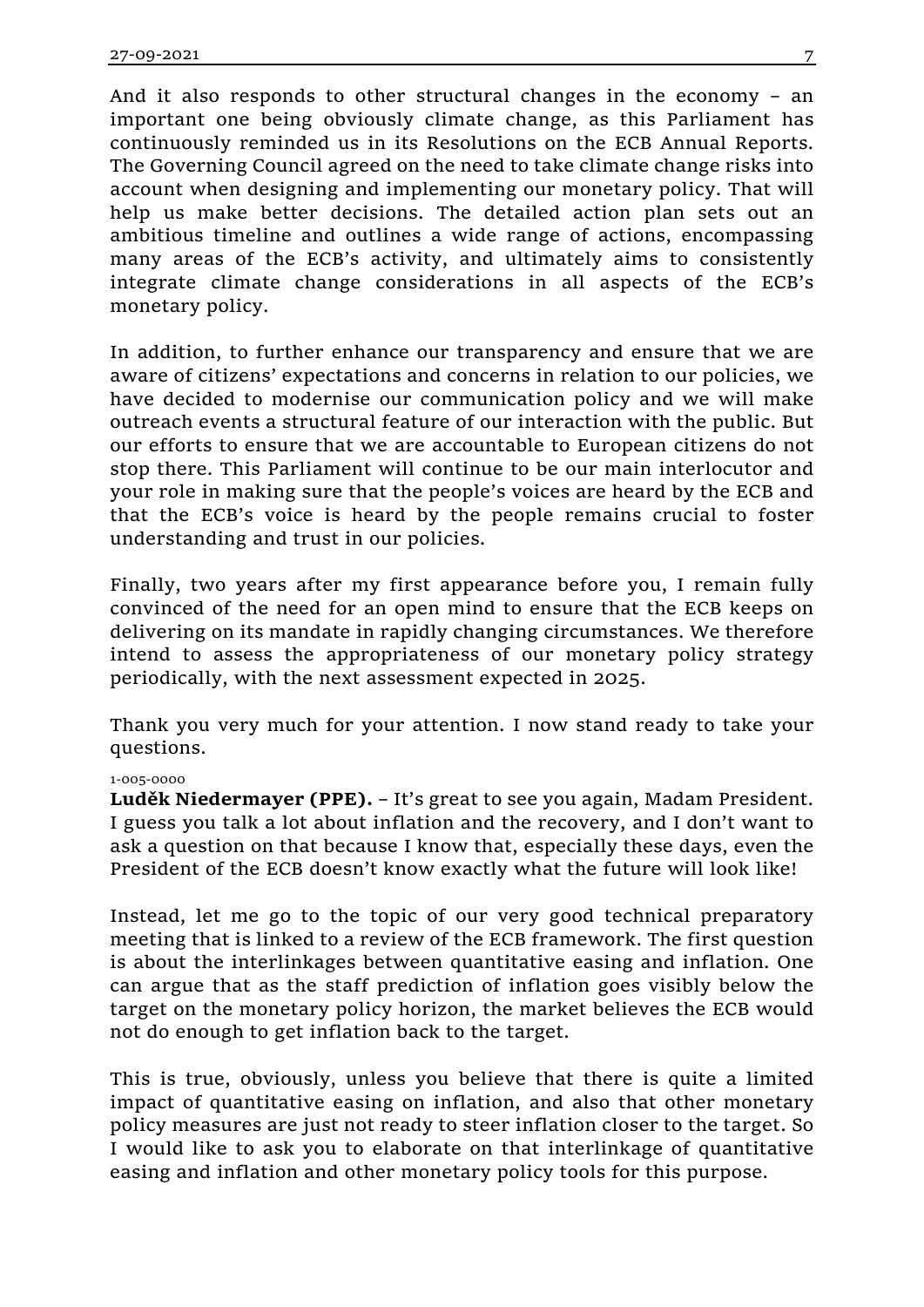The second question is closely related, because frankly I believe that these days there is limited ability of monetary policy to guide inflation closer to the target at a reasonable cost. But as we all know, some people are arguing to replace inflation targeting with price level targeting. So I wonder to what extent you believe that moving to price targeting, under circumstances when monetary policy has only a limited chance to steer inflation to the target, would not result in a substantial increase in the volatility of inflation?

#### 1-006-0000

**Christine Lagarde,** *President of the European Central Bank***.** – Thank you very much for your two questions. Actually, they remind me that there is one item that I should have mentioned as one of the conclusions of our strategy review, which has to do with the tools, because clearly in our conclusions we have listed the various tools that we have available and that are in the toolbox for all circumstances. What I think is important in the listing that we do of those tools is what I would call their 'pecking order'. We clearly refer to interest rates as the primary tool, which in normal circumstances is the key one that is being used.

But as we have seen over the last 10 years or so, it is in and of itself not sufficient and other tools had to be explored, developed and implemented with/for good effect. Those include, of course, purchase programmes of all sorts, starting initially with the SMP and continuing with a variety of family members of similar purchases.

Of course, forward guidance, which has played a very important role and which we believe will continue to play a critical role, TLTROs of all sorts, tiering mechanisms that go with all that and any other tools that will need to be invented if and when necessary in order to deliver on our mandate of price stability.

So all the tools are there. All have been used over the course of time, sometimes in combination, and we will not refrain from using them as we see fit and most appropriate and convenient.

You ask me more specifically about what you call, generically, quantitative easing – which is the series of purchase programmes that have been put in place. I will focus on the ones that I've been most familiar with because I've been here for two years, and in those two years we have indeed used purchase programmes. One amongst others, and certainly with the largest component at the moment, which is the PEPP.

It's really a question of whether or not the PEPP has been effective and has helped in the circumstances. Frankly, I think the answer is unequivocally 'yes, it has been effective'. When we look at the purpose we had, which was to maintain favourable financing conditions, together with making sure that the inflation outlook is satisfactory or at least aims towards a satisfactory direction, I think we can conclude that it has been effective.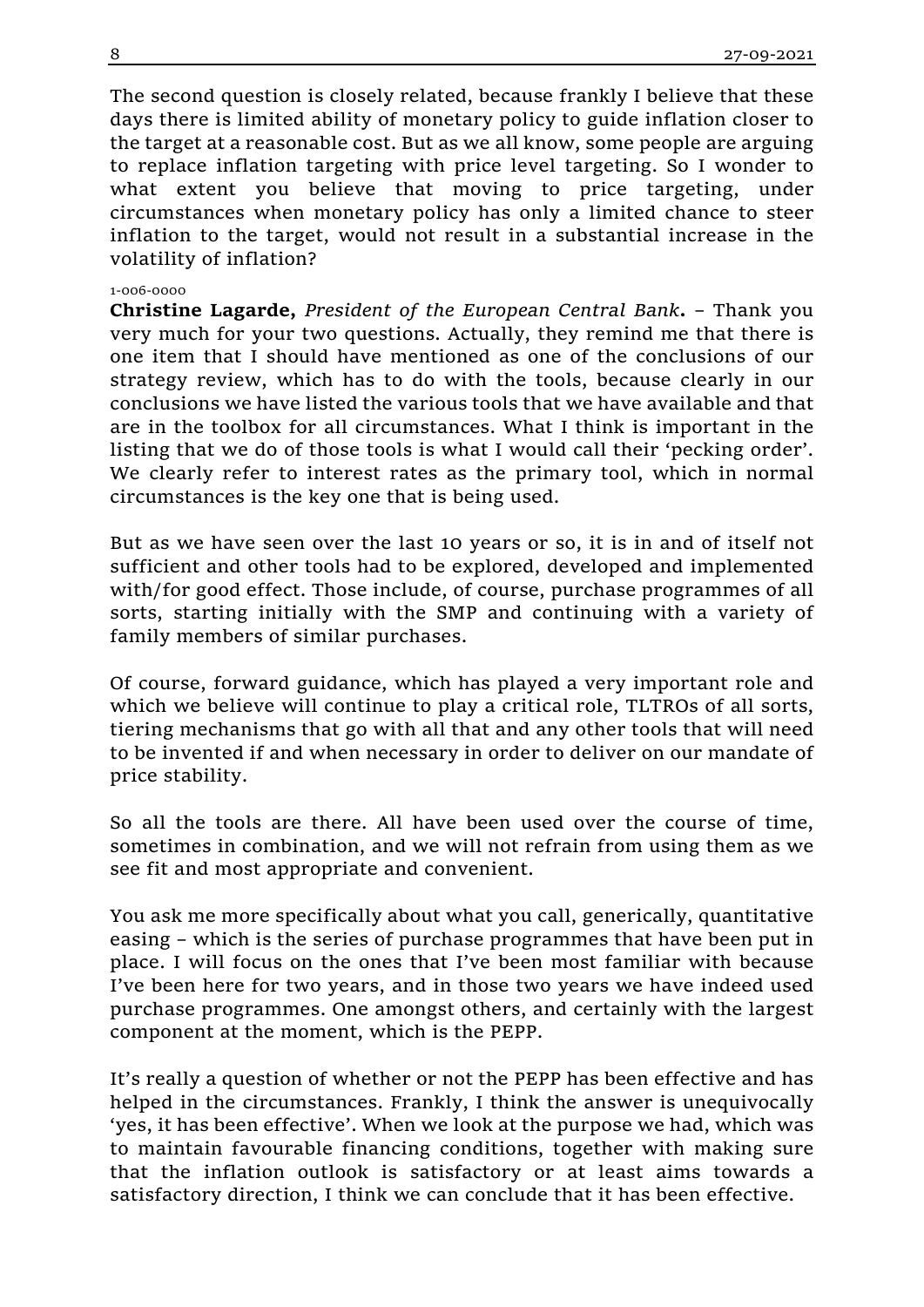Actually, staff at the ECB attempted to quantify by how much growth has actually increased and inflation has increased relative to what it would have been had it not been for the pandemic emergency purchase programme. We're talking about, over the period 2020 to 2023, a figure of 1.8% and 1.2% respectively.

I think that there is no doubt that the PEPP has in fact been effective, both in order to provide those favourable financing conditions that are necessary for economic actors – be them public or private sector, corporate or households – to actually participate in the recovery and obtain financing in satisfactory conditions, but also for the inflation outlook, which, as I said, has been improved by a factor of 1.2 percentage points thanks to the PEPP.

When we look at TLTROs, because that's another tool we've used extensively over the last two years – it might not qualify as pure quantitative easing, but it is certainly unconventional compared with what was regarded as conventional up until a few years ago – it has also been extremely efficient. The take-up by banks of TLTROs under the conditions that were set from the day go as 'you will benefit from favourable rates relative to the interest rates that were set, in particular the DFR, but only provided that you extend more credit to the economy' has actually happened. A number of banks have delivered and are actually offering financing to the economy in as much volume as they had before the pandemic, and for some more so, which justifies plainly that they receive the favourable interest rates that we provided.

### 1-007-0000

**Jonás Fernández (S&D).** – Good afternoon. I hope that at the next session we will be able to hold these discussions in person. I would like to ask two questions.

The first is on the strategy review. I believe it is important, and I welcome the aim of clarifying the symmetry in defining the inflation target. This is now clear. My question, or my doubt, concerns the absence of an arithmetical reference to deviations from 2%, i.e. the reference that is now being introduced in the medium term – 2% in the medium term – without replicating, for example, what the Fed has done, where an average of 2% is mentioned. However, in the case of the ECB, there is no reference to the average or to any other arithmetical indicator, so that we do not really know how fluctuations around 2% will be interpreted. I would like to know if you could give us some more details on this.

My second question concerns financial stability and, more specifically, the transposition of the Basel Committee's most recent recommendations. Various supervisory and regulatory bodies issued a letter a few days ago asking for genuine transposition of the Basel recommendations. There are various proposals on the table, such as the parallel stack when calculating the output floor*,* which the European Banking Authority has considered to be an interpretation falling outside the scope of Basel. I would like to ask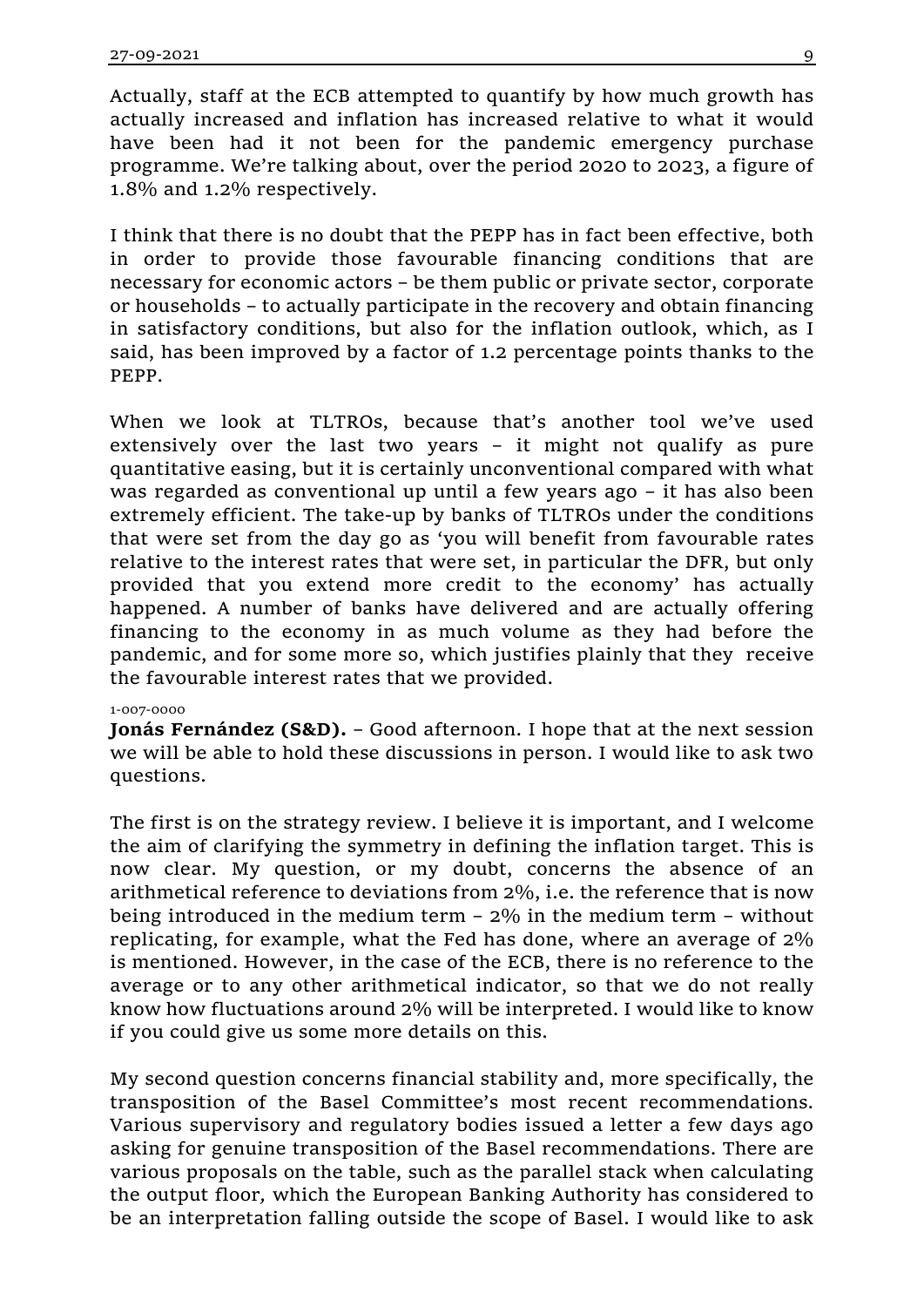you what you think of these debates, which should lead to us having a financial system that is also stable.

#### 1-008-0000

**Christine Lagarde,** *President of the European Central Bank***.** – Mr Fernández, thank you very much for your question. I assume from the initial comments that you made that you would have liked to see me all the time – if that's what you meant to say. But unfortunately this recommendation was issued in the two minutes preceding our session, and I don't think our team wanted to rock the boat and try to change the format just before, at the risk of ruining the communication. So I hope it's OK for this time around that I see you, you see me, but we don't see me all the time. I'm not sure that you would have a lot to gain out of that anyway, but that's another question!

I want to go back to your 2% and your issue of symmetry, and where is the arithmetic in that symmetry. First of all, we start with two. Second, we say that deviation up or down are equally undesirable. So it points very, very clearly at two. I think that's nothing much to write home about. It's 2%.

Where we are not referring to any mean or to any average, but we are referring to three conditions, is in our forward guidance that I tried to explicit in my introductory remarks, but I'm happy to come back to it. Those three conditions actually give a general idea of how and when, actually, the European Central Bank would consider raising rates. So that forward guidance only relates to rates; it doesn't relate to asset purchases or to the sequencing between one and the other.

When it comes to the rate, we have three conditions. The first one is that inflation is at the 2% target well ahead of the end of our projection horizon – and you know that our projection horizon is three years. What do we mean by 'well ahead'? Well I would say mid-term – I think it's a word that I have used in the past. That's what we mean by 'well ahead'. But that's not enough. It's well ahead, but it's also continuously until – and sustainably and durably until – the end of our projection horizon. Third, we also want to acknowledge – and I want to give you exactly the wording – we want, we Governing Council, we want to make sure that that there is 'realised progress in underlying inflation' [...] sufficiently advanced to be consistent with inflation stabilising at 2% over the medium term'.

So you will say that's interesting, but what is the medium term? Well, the medium term is not going to be necessarily the end of our projection horizon. It could be further out, and the exact duration is not to be defined and cannot be defined because it's a factor of the size of the shock, of the source of the shock, of the persistence of the shock that hurt the economy. So this is really what we mean by the 2%, and we are not in the business of average inflation targeting. We are not defining with great and exact precision what we mean by the medium term because, as you know, it's a factor of what kind of shock the economy is under.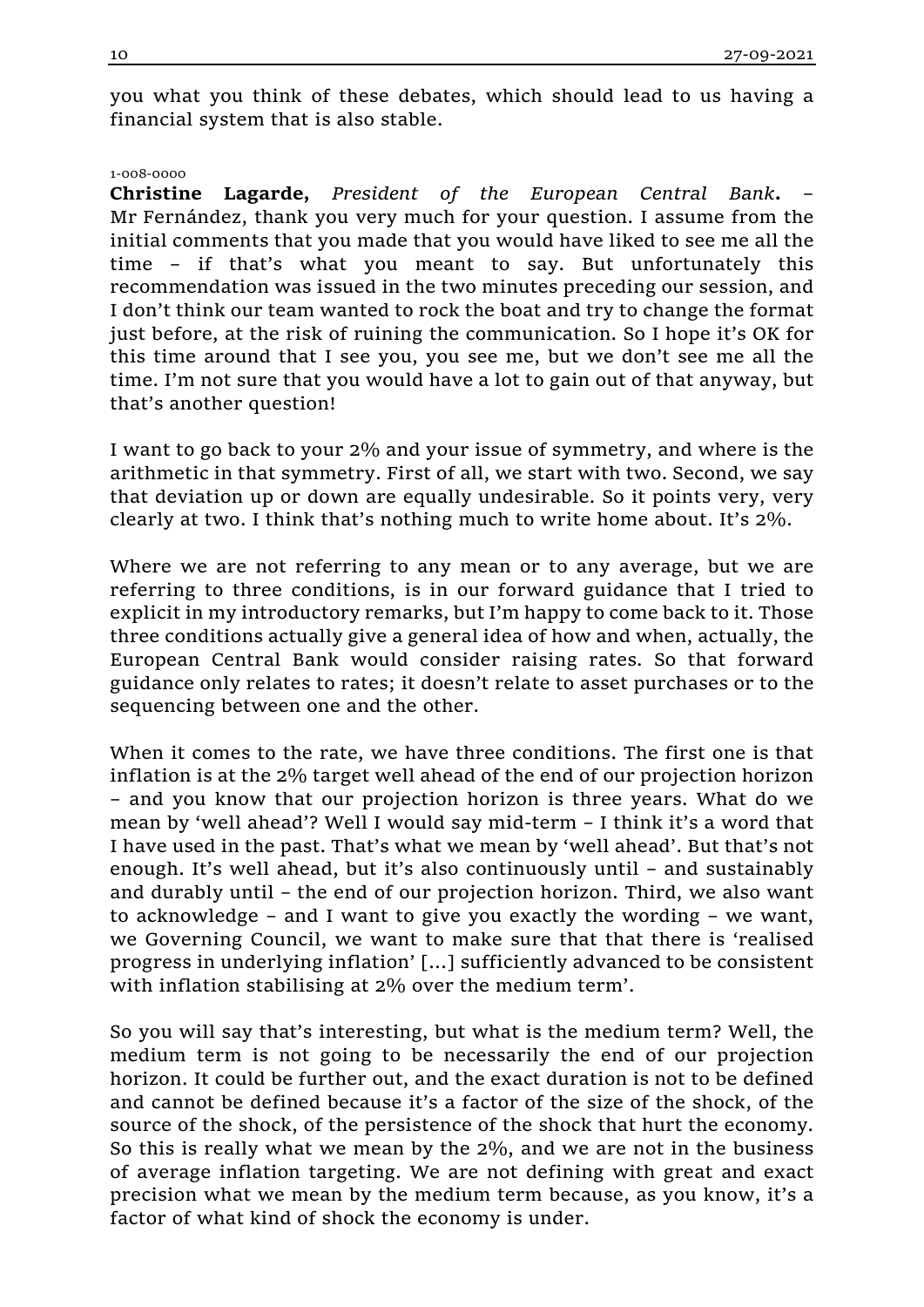But other than that, I think we are doing a precise job to identify the parameters, the conditions that need to be satisfied, the authority where this determination lies – so it is in the assessment of the Governing Council. It's not necessarily exclusively determined by staff assessment. The Governing Council reserves the right to observe what the staff proposes, but also what is being analysed and identified by other projectors of high calibre.

I think that's as much as I can detail for you concerning this symmetry around a simple 2% and how we will assess it over the course of our projection horizon and taking into account the medium term, which is also being reaffirmed in our strategy review.

I'm not sure that I picked up on the second part of your question, because I was completely into my 2% symmetry, but I'm happy to take it up later if you want and the Chair agrees.

## 1-009-0000

**Chair.** – We have finished our time for this slot, so let's move on with the next questions and see if the issue comes up again. Otherwise we can try with catch-the-eye. I give the floor to Luis Garicano from Renew.

# 1-010-0000

**Luis Garicano (Renew).** – Madam Chair, it's great to have Ms Lagarde here.

Just to help my esteemed Socialist colleague, I will make two clarifications. I think in his first point what he meant – and I would very much be in support of this – is that we would like to see you in person, Ms Lagarde, rather than by video. So hopefully next time it will be in person. In his second point, I think what he wanted was your view on the EBA's view about certain proposals that kind of eliminate the minimum capital requirements for internal model-based Basel compliance and substitute something called a parallel stack. Can you give us your opinion on that?

My question is about financial stability as an objective in point nine of your new strategy. You know that we have been extremely supportive of your monetary policy decisions. I think they have been very useful and very good, but I am really concerned about point nine of the new strategy.

It says that it recognises that financial stability is a precondition for price stability and I think this is factually incorrect. I mean, there is a conflict between finance and prices. Simply told, raising interest rates directly reduces asset prices. Additionally, it ignores moral hazard risks. If the market believes that the ECB will do nothing to endanger financial stability, then a new ECB 'put' will replace the Greenspan 'put'. To remind our colleagues of what this was, when the crisis came and the stock markets fell, Chairman Greenspan told the markets that the Federal Reserve would always be there to ensure financial stability, and then it caused all sorts of speculative disasters.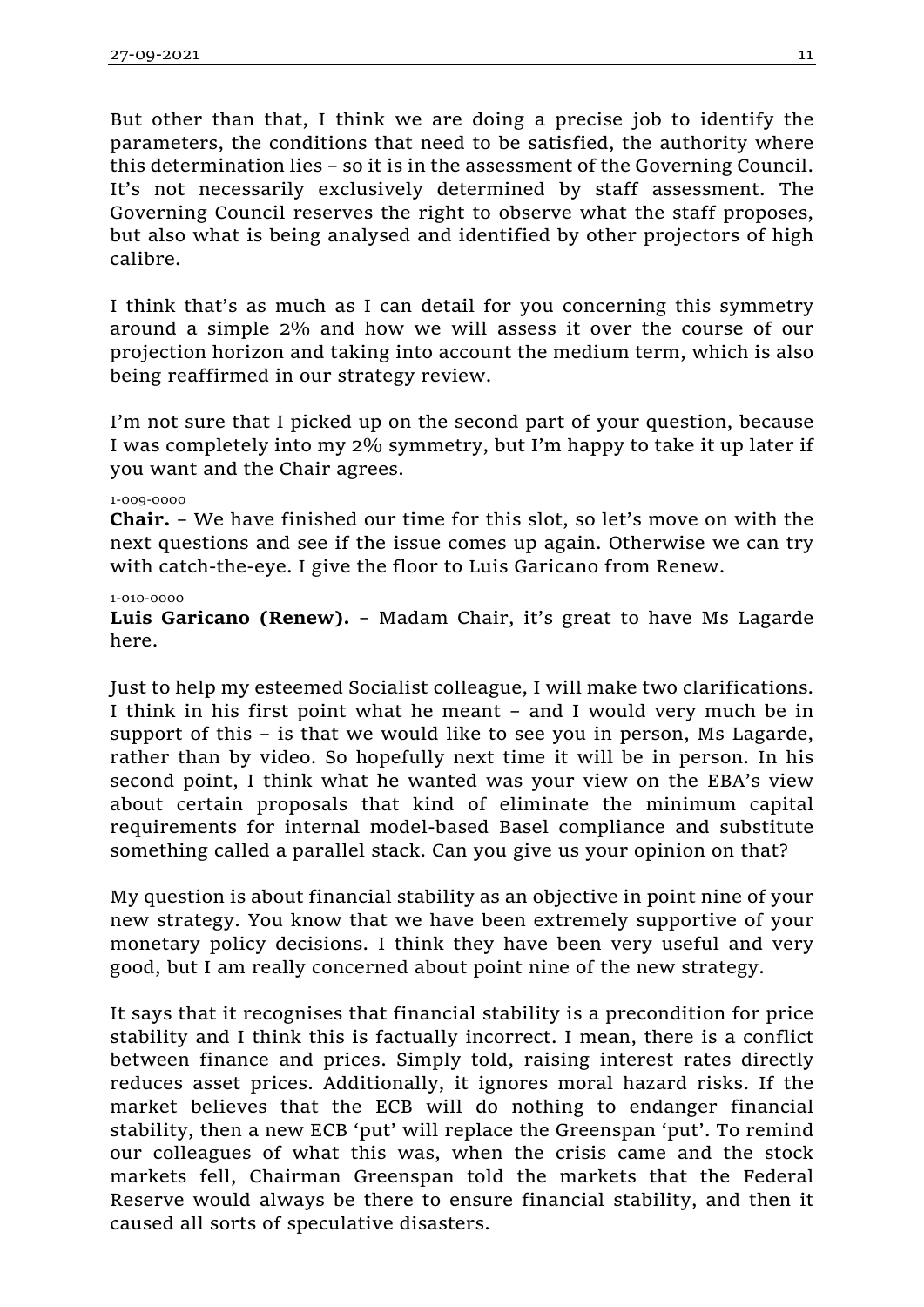So, the risk is that if inflation expectations were to become unanchored, monetary authorities could be scared of provoking crises and they could be late to step on the brakes, out of concern for financial stability.

The question is, is this a concern? How are we going to eliminate it, if financial stability is now a concern? Are negative rates forever consistent with financial stability? Is the spread widening consistent with financial stability? There are many, many ways to think of this.

Just let me give you one fact. Industrial prices in Spain have grown today by 18% including energy, and at an annual rate excluding energy of 8.4%. Just to give you context for my question.

## 1-011-0000

**Christine Lagarde,** *President of the European Central Bank***.** – Thank you very much Mr Garicano, and thank you for reminding me of Mr Fernández's question. It is indeed a question for the EBA, and certainly for the SSM, more than for me directly.

But a couple of things that I'd like to say on that particular front is that, number one, Basel III has been debated about over and over again amongst all participants for many years. Clearly, the one-year additional time-frame that was allowed was fully justified given the COVID circumstances. But to try to yet again extend and qualify or vary terms that have been negotiated over time, that have been agreed – laboriously, but agreed eventually – between all participants would not be a factor of stability and confidence in my view. The output floor is a central part of the final Basel III package. I know that certain members of the banking industry would like to substitute certain models, would like to adopt another track than the one that is provided and that has been agreed upon, largely on the basis that the currently-agreed output floor would actually privilege other banking industries elsewhere in the world. I think that there is a point in time when action is necessary, implementation is key, and we do not see any reason to think that the output floor will structurally disadvantage EU banks relative to other banks elsewhere in the world. We certainly believe that the letter that was sent to the Commission in order to prompt the implementation of the final Basel III reform was fully justified.

On your second question, which deals with the integrated framework that we have decided on, which consist of, twice a year, bringing together the financial stability conclusions and analysis, as well as the monetary policy analysis.

At the risk of repeating myself, we believe that we have one clear mandate, which is price stability. But we equally believe – and I think it's been restated in the strategy review and it was very much debated and reflected in some of the papers that were released last week – that there cannot be price stability if there is no financial stability and vice-versa. There is a link between the two that we just need to recognise and acknowledge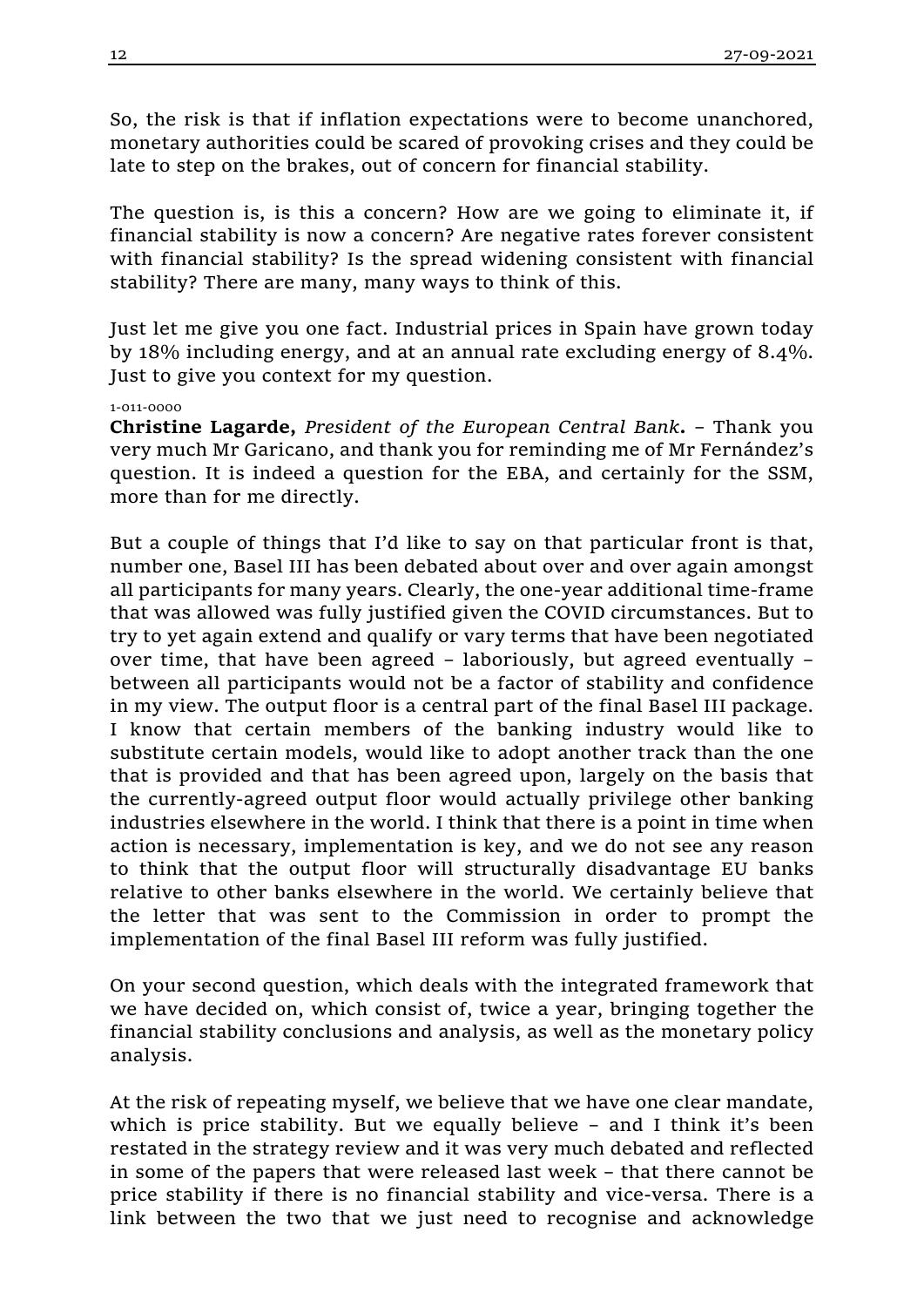without moving into financial dominance. We are in the realm of monetary dominance driven by price stability, but equally we cannot be oblivious to financial stability and the links that there is between the two.

Given that we recognise that precondition for price stability and vice-versa – in view of the price stability risks generated by financial crisis – we think that there is a clear conceptual case for the ECB to take financial stability considerations into account in its monetary policy deliberations and that is what has prompted us to bring this into the integrated framework that we will apply.

In our monetary and financial analysis that underpins our monetary policy deliberations, we will closely monitor financial indicators with a focus on the operation of the monetary transmission mechanism and the possible risks to medium-term price stability from financial imbalances and monetary factors. We also believe that the reaffirmed medium-term orientation allows the ECB to take account of financial stability where appropriate, in view of the interdependence that I have just mentioned between price stability and financial stability.

# 1-012-0000

**Ernest Urtasun (Verts/ALE).** – I would like to thank President Lagarde for being with us this afternoon. On 22 September, the ECB published the first results of the stress tests related to climate change, which were interesting.

Of course, the stress test pointed out that companies, businesses and banks will be confronted with increasing climate risks, and it was even pointed out that, in the worst case scenario, 10% could be knocked off Europe's GDP and corporate default could rise by 30% – in the worst case scenario and if the transition is done too slowly.

But if we compare that with the decisions taken during the monetary policy review, we do not see that sense of urgency in the proposals you made, in the sense that there are actions there, and we acknowledge that, but we still do not have a clear policy when it comes to climate change related to the collateral policy, to the corporate bond purchase programme.

So I would like to ask you for how long will the ECB continue buying highly polluting corporate bonds? When are we going to depart from this market neutrality principle that you yourself have criticised many times here in this committee?

I know that you have proposed to work on alternative benchmarks for 2022 – perhaps you could tell us more about this – but we see that there is a lack of sense of urgency in the review, and we would also like to know about the next steps when it comes to adapting monetary policy to climate change.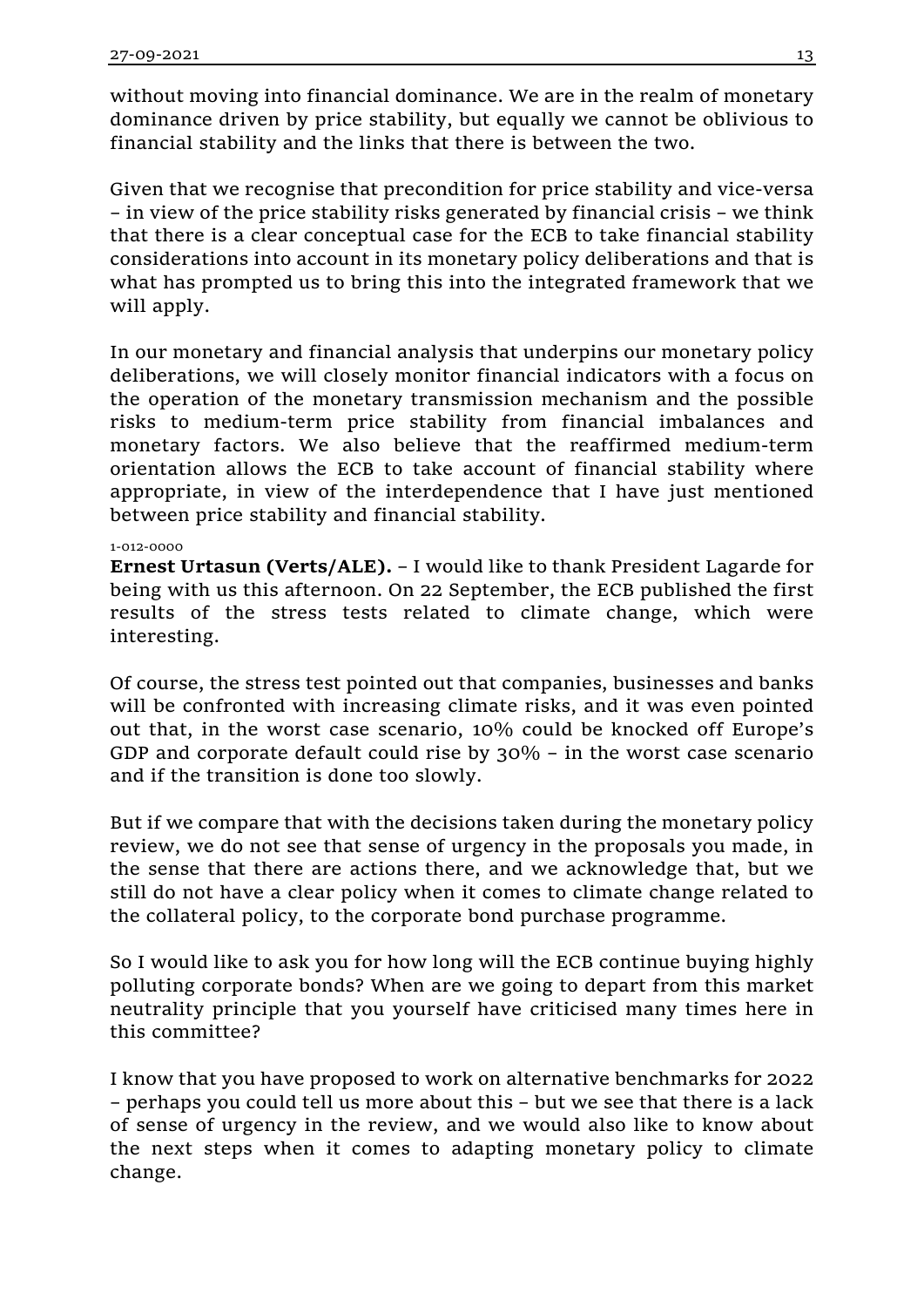## 1-013-0000

**Christine Lagarde,** *President of the European Central Bank***.** – Thank you so much for your question, because you give me a chance to really clarify and re-insist again on what I regard as an imperative.

First of all, you are right, last week we published the results of what I call the 'top-down' stress test, which will be complemented next year, in 2022, by the 'bottom-up' stress test, which will focus on a bank-by-bank basis and will actually include all the systemically important institutions.

This top-down exercise was a monumental task of actually mapping various databases, taking into account the pre-latest scenario of the NGFS. It can be challenged, and I know that some people argue that it is not exactly accurate because the scenarios that we have used are not the latest NGFS scenario. But, that aside, the mapping of all the databases has actually helped us put together four million firms worldwide, which are the counterparties to the banks, and 1 600 euro area banks. So, by mapping those databases together, it helped us identify exactly what the risks were – particularly the physical risks, even more so than the transition risks – where they were located, how concentrated they were and what the consequences would be.

As you mentioned, it has a serious impact on GDP, and it would clearly be much more costly in terms of outcome if those risks were not taken into account now, essentially.

So that brings me to your sense of urgency. First of all, two years ago, if you remember, I did appear before you and I did answer your questions, particularly concerning monetary policy, particularly concerning the European Central Bank's traditional acceptance of its mandate and its role and the scope that it considered. I indulged you into accepting the fact that I would continue talking about two aspects – climate change and the role of women in the economy. On climate change, it wasn't a given two years ago that it would actually feature, as it does, in the strategy review conclusions of the euro system, and that it be regarded as strongly by all Governing Council members as they did.

I am not taking the credit or claiming anything in that regard, but I just want to remind you that quite a journey has already been travelled, and it is not the end of it. So rather than advocating the urgency of the matter, rather than giving critically important speeches on how urgent and critical it is, what we decided to do was to actually lay out the steps, the sequence of events, the responsibilities, the jobs, bit by bit, piece by piece over the next two years.

And work is underway; I can assure you we have already started on some steps. We are on schedule and we will deliver on the calendar that we have laid out. 2022 and 2023 will be critical years. Not just for us at the ECB but for the Commission and for you at Parliament in order to help support those commitments that we have in relation particularly to information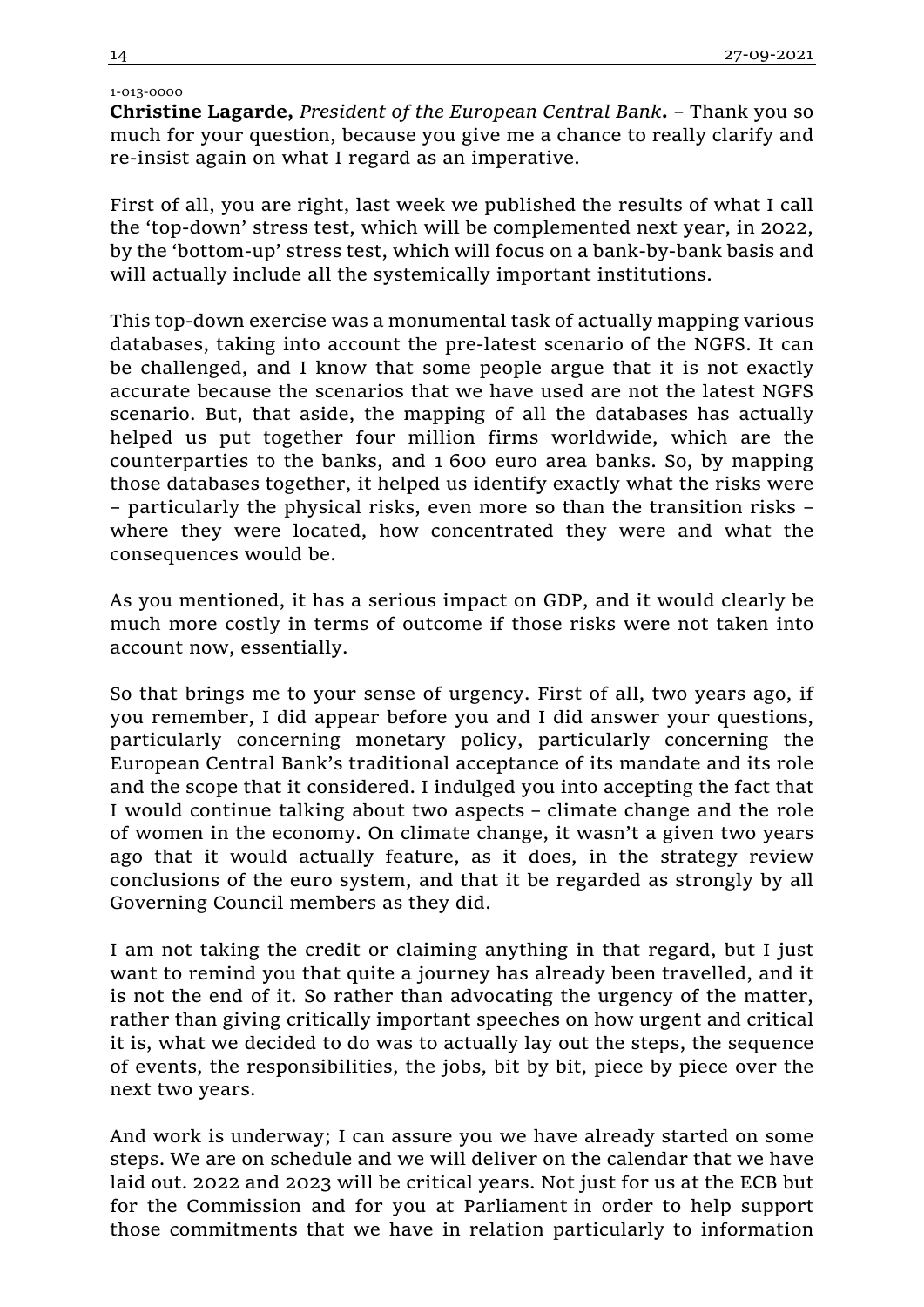and disclosure, which will in turn help us understand what kind of risk we are carrying on our balance sheets and how we can eventually alleviate those risks. That will have to do with collaterals, that will have to do with purchases, that will have to do with the terms under which we make purchases. That will come, of course, on top of how we factor in climate change matters and the fight against climate change and the protection of the environment in our monetary policy in general and that will touch on everything ranging from statistics, models and the actual definition of price stability going forward.

I have only talked about what we do in terms of central banking here when it comes to monetary policy in particular. There is a whole segment of work that is underway and will continue to be delivered on the supervision side of the European Central Bank. But you will be seeing Mr Andrea Enria soon, and he will be in a position to explain to you in great detail what they are doing.

But if you look back – to the publication of the guidelines and the initial assessment conducted at the request of the SSM by the banks themselves to conclude that not enough has been done and they are at risk – and you carry on to next year – the bottom-up stress test exercise and publication of the results – we will be at it, trust me.

## 1-014-0000

**Hélène Laporte (ID).** – I'd like to start by expressing my thanks to Ms Lagarde for yet another constructive debate.

I have two questions for you, the first of which relates to Evergrande. You've said that the euro area has limited exposure to the Chinese real estate giant. I would point out that Evergrande is saddled with a debt of EUR 260 billion and that a default might lead to a marked slowdown of the construction sectors in China, sending ripples through global markets. The real estate sector in China accounts for almost a quarter of the country's GDP. What is more, China's edict to prepare for 'a possible storm' thrust the markets back into a state of uncertainty on Friday morning. Hence my two questions: even if exposure to Evergrande is mainly concentrated in China, are you not afraid of a domino effect causing an impact on our economies? In particular, can you provide us with any reassurance about the exposure of the euro area, which is already in a fragile position owing to the inflation risk?

My second question relates to a wholly different matter. According to an article in the *Financial Times*, one of my colleagues, Mr Giegold, has called on the ECB to stop the practice of holding closed-door meetings with private-sector economists and analysts. The newspaper reported that during a meeting with German economists, one of the members of the Governing Council revealed that the ECB expected to hit its 2% inflation goal in the euro area by 2025. This information was not in the public domain, and could be used to make inferences about the future path of interest rates. The ECB has disputed some of the details published by the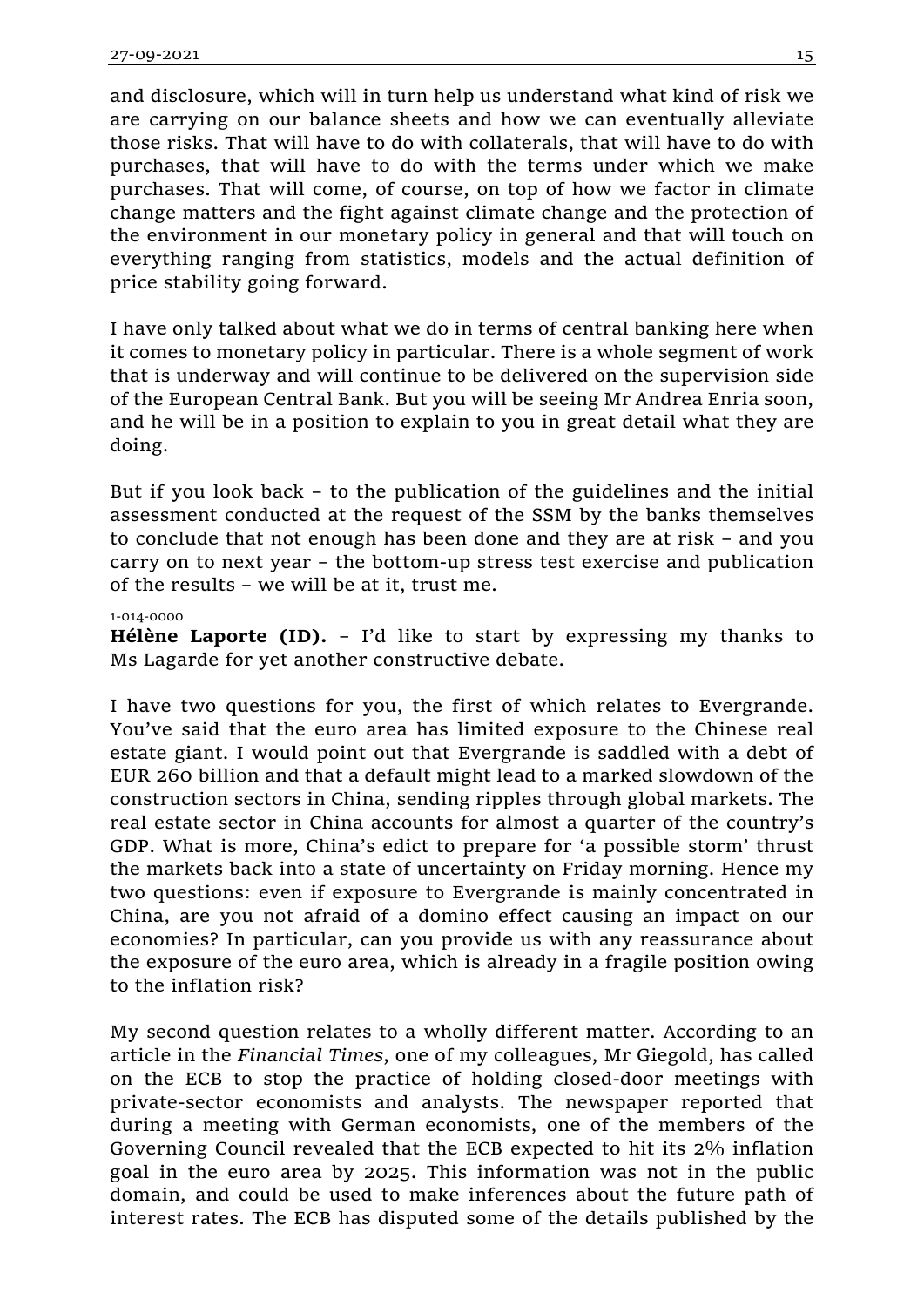English-language daily business paper, but can you confirm that this type of meeting takes place, and provide us with your opinion on the information disclosed in relation to the inflation goal? If meetings of this kind are to continue, would it not be worthwhile ensuring that the discussions are published transparently in order to avoid misinformation? Finally, should we expect interest rates to be raised by 2023?

## 1-015-0000

**Christine Lagarde,** *President of the European Central Bank***.** – Thank you very much for your three questions. I'll try to address them in tandem, and I'll try to move a bit faster so that Madam Chair is happier with me!

On Evergrande, I'll just repeat what I have said, which is that when it comes to the direct exposure of the euro area, we believe that the direct exposure is limited – and I'll say that again.

How this crisis of Evergrande will be handled by the Chinese authorities will obviously determine how it affects the Chinese economy and the real estate sector in that economy and whether it will have spillover effects in other parts of the world.

On the issue of the private meetings, let me clarify this point very specifically. Just like you need to receive feedback also from specialised institutions, specialised audiences and market participants of all sorts, we too need to understand where the specialised institutions and specialised audiences stand. It is part of a dialogue that needs to be had in order not to be blind to what happens in that part of the world that we are trying to use for monetary policy transmission, for instance. That we need to use to understand what are the financial terms are that are being offered to the economy, to households, to the corporate sector.

So we need that channel and that dialogue and, as you know, we at the ECB are focused on having as transparent a framework and implementation of the framework under our Code of Conduct. This has been the case, is the case, and will continue to be the case. Transparency is key and we have very specific rules that have been identified and reinforced over the course of the last few years.

If what has been identified recently – on the occasion when our chief economist and member of the board, Philip Lane, spoke to various people as part of that necessary dialogue – is going to help and even improve the framework, then we will do so, but on that particular exercise I can assure you that no confidential information was released. No document that would otherwise be confidential was commented upon by Mr Lane on the occasion of those meetings and that has been very clearly indicated to one of the media who inferred that, instantly after the release of that article, by indicating very clearly that the allegations were not accurate.

I stand by that, as he has stood by it. As I said, we are very keen to have transparency. We publish everything that is being used and we publish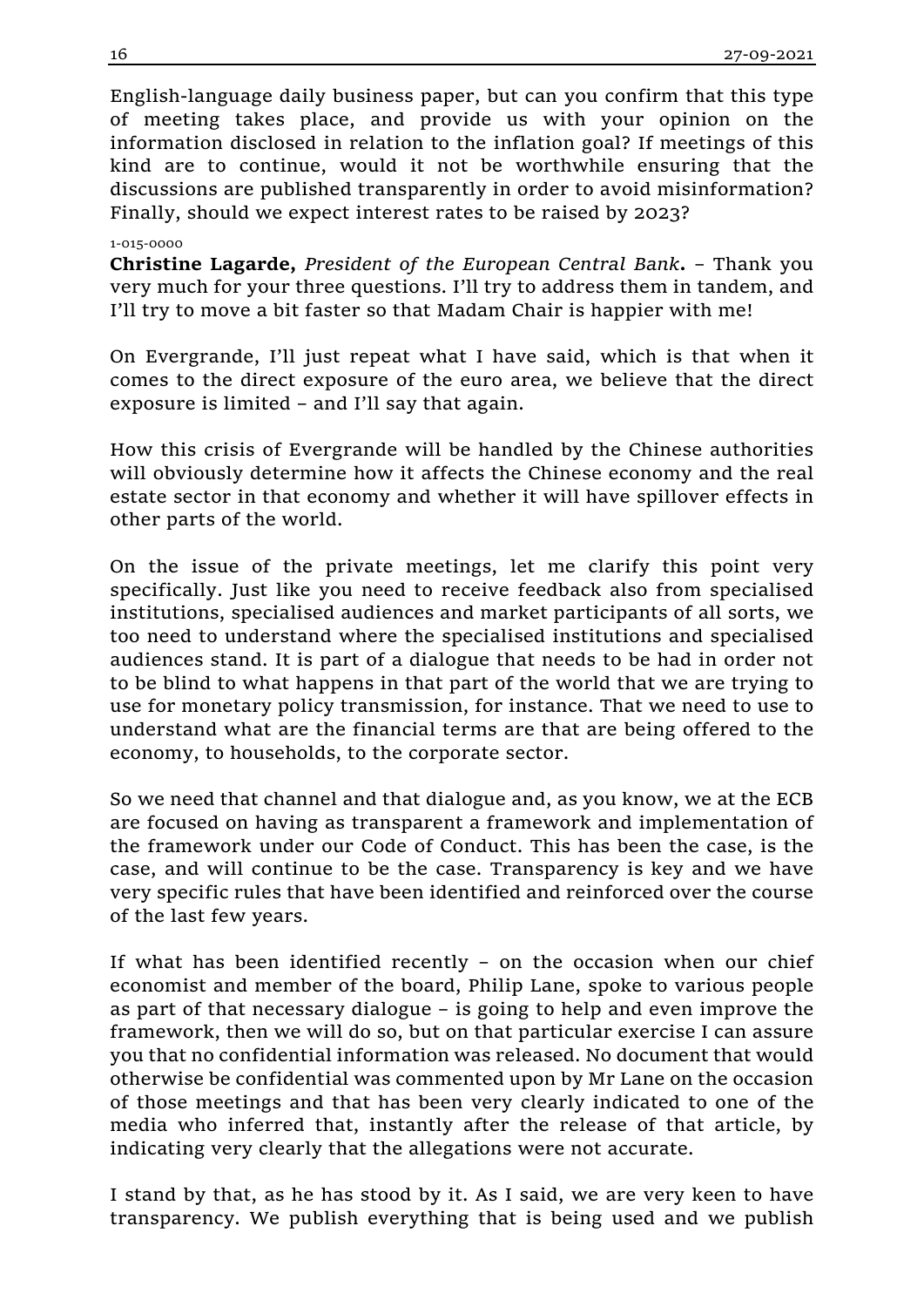speeches all the time. We communicate as openly as is possible, and we will continue to do so because it's necessary in order to earn confidence and be accountable, as we should be. But the dialogue is something that we need to have.

On your last point, that's a very interesting question, but frankly if you heard me explain the three conditions that need to be satisfied under our forward guidance, you would have the answer to the question. It's obvious that well ahead of the horizon of our projection period, we are not where we should be durably until the end of the projection horizon. The same applies to the third condition that needs to be satisfied. So clearly the answer to your question is 'at this point in time, absolutely not'.

# 1-016-0000

**Michiel Hoogeveen (ECR).** – I would like to thank Madam President for having this dialogue again and, obviously, I also hope to meet her in person again soon.

Last time we spoke, I asked the question about the housing crisis we are facing in the eurozone today, especially in the Netherlands, where people are no longer able to afford a house because of the soaring property prices. While there are other factors contributing to this housing crisis, the generous money creation and low interest rate policy is the major contributor to the soaring housing prices. In your answer before, you stated that there are no strong signs of a credit-fuelled housing bubble in the eurozone, but added that there were housing market vulnerabilities in some countries and some cities.

Last week in the Netherlands, Ipsos conducted a poll among Dutch voters and they concluded that tackling these the soaring property prices was their number one priority – also for a new Dutch Government if one is ever formed. In addition, we have seen massive protests, especially by young people who are worried about their future and not being able to buy a house.

In an article by Reuters, they cited a recent ECB study that said that rising housing prices will set persistent pressure on inflation and inflation of the euro area already, as you said, lifted to 3% in August, without involving housing prices.

Is not then fair to conclude that the real inflation was and is much higher than accounted for by the ECB?

Will the ECB start hiking interest rates? Like Norges Bank did this last week, like South Korea's central bank did some time ago, and like New Zealand's central bank is also planning to do, also in order to cool down this housing market crisis a bit.

Lastly, as you stated before, under the Treaty the ECB is primarily accountable via the European Parliament as a representation of EU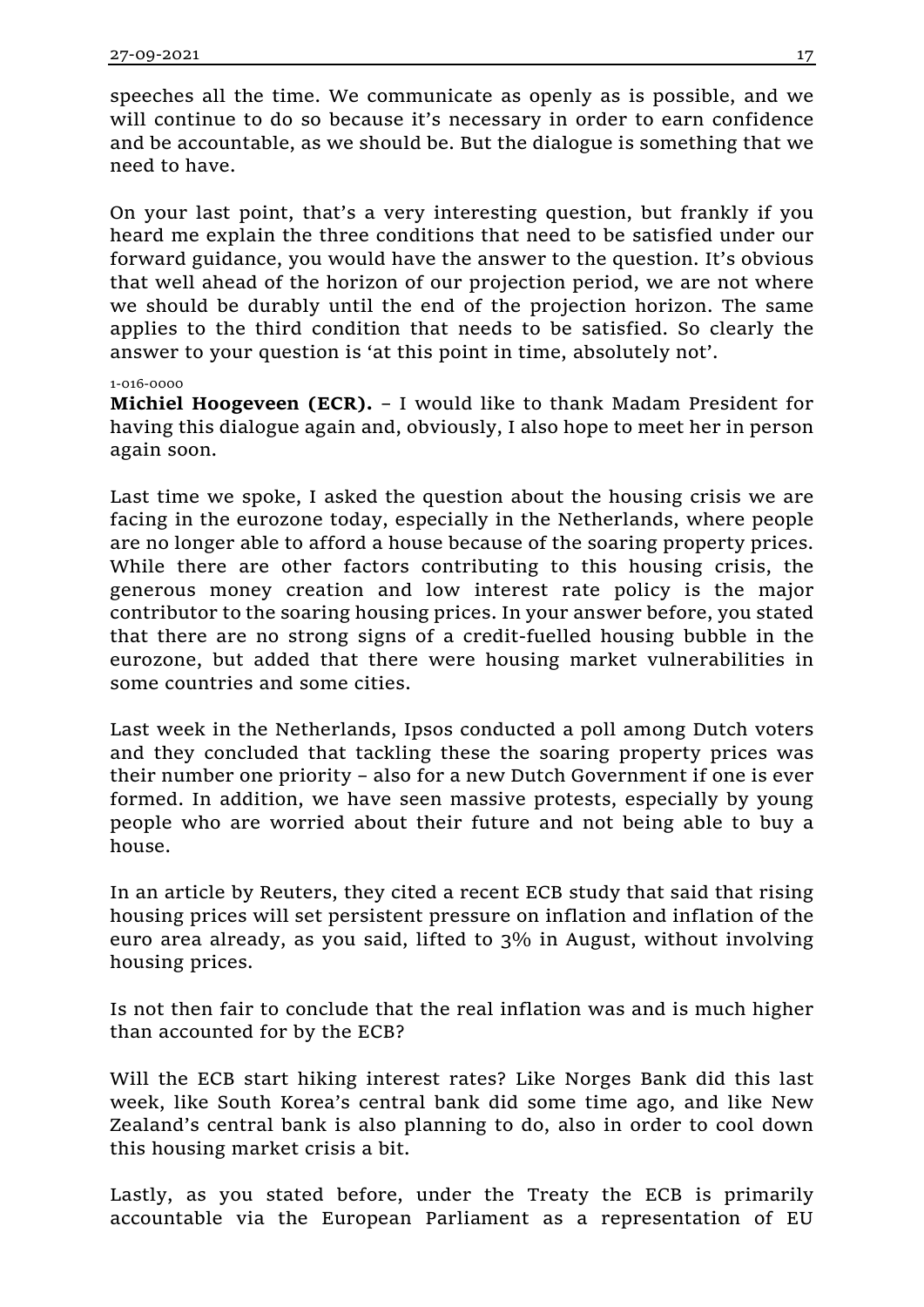citizens. So what would you like to say to these young people and middle-class families in the Netherlands who seem to have abandoned the hope of owning a house?

#### 1-017-0000

**Christine Lagarde,** *President of the European Central Bank***.** – Mr Hoogeveen, believe me, I also very much look forward to meeting with you all in person and seeing each other face to face in a real format and not via waves and screens and Zooms of all sorts.

Let me focus on what we have tried to improve in relation to how we capture inflation. When I say 'inflation', I am referring to the HICP which we have consistently used and which we have reiterated as the right measurement instrument.

Because we knew it, but also because we heard it during the ECB Listens outreach events – very often we had young people and others actually saying that two things really matter to them: number one, climate change; and number two, the price of housing – and as a result of that, we recognised that the inclusion of the costs related to owner-occupied housing in the HICP should be better included in the inflation relevant to households and we also recognised that the inclusion of owner-occupied housing in the HICP is a multi-year project because it requires a lot of improvement in the statistics and in the coordination so that we can capture that on a cross-border basis for the 19 Member States and be certain of what we do. It is not an easy job from a statistician's point of view – I was told, because I am not one them, unfortunately.

On the basis of the fact that it is going to be a long-term project, we decided that, in the meantime, the Governing Council in its monetary policy assessments would take into account inflation measures that include initial estimates of the cost of owner-occupied housing in order to supplement its set of broader inflation measures. We will do that, although we do not yet have the perfect statistics apparel that actually informs our decision on a regular basis. We will take into account, through other measurements that exist that are not combined into the HICP yet, those costs that clearly have an impact on the perception of inflation, on the reality of inflation and are of course instrumental in relation to inflation expectations, which matter a lot for our monetary policies.

In the past two years, the annual rate of change of an HICP index, including what I have just mentioned – the owners-occupied housing cost – would be about 0.2 to 0.3 percentage points higher than the rate of the HICP. So that is the magnitude that we are talking about and it is not trivial, which is why it is important that this matter be recognised, acknowledged by the Governing Council and decided as an improvement to our close measurement of the price increases that our compatriots throughout Europe are experiencing.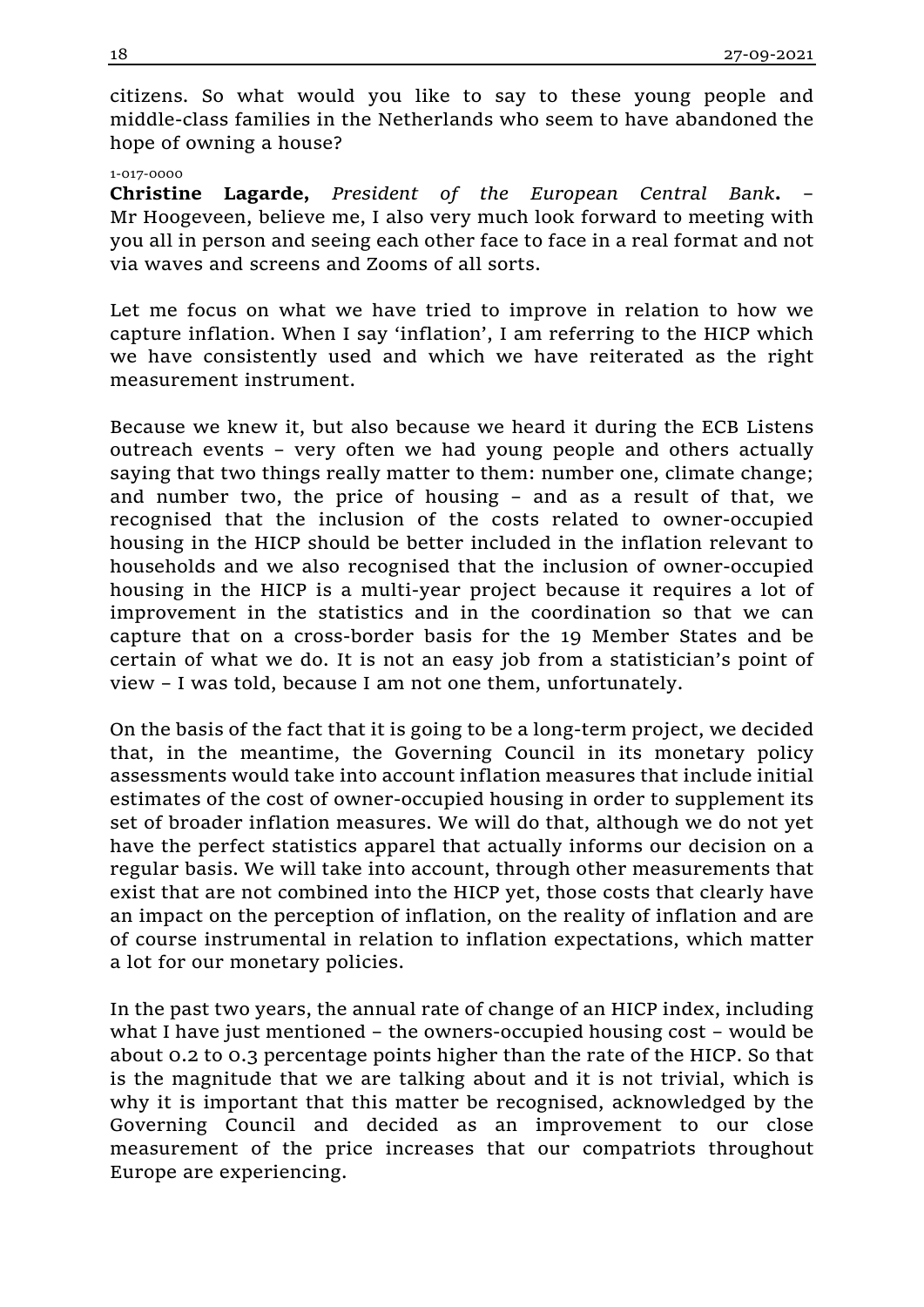I would add, as I told you last time around, that the housing costs are not exclusively related, of course, to monetary policy and also have a lot to do with the housing supply that is made available in response to the rising demand that has been observed in many countries in the euro area and, more generally, in the world. That housing supply, accompanied with the appropriate macroprudential measures and microprudential measures, would also be an important part of the response to the hardship faced particularly by young people, but also by all generations, because it is not so much a matter of the young versus the old, it is a matter of those who can afford and those who cannot afford.

I just want to remind you of one more thing: for those who access their first apartment – albeit small – or their first house, having accessible borrowing costs because of the monetary policy of the ECB is clearly an incentive.

# 1-018-0000

**Dimitrios Papadimoulis (The Left).** – Ms Lagarde, I would like to thank you for the information you have provided and to ask you two questions. The first concerns high inflation and the wave of significant price increases. We are seeing an enormous increase in energy prices and significant price rises for basic consumer goods. I heard the European Central Bank's view that this is a temporary phenomenon, but I also heard Ms Schnabel say that you are ready to take steps in the event that this assessment regarding the temporary nature of the increase in inflation proves to be incorrect.

I am therefore asking you how long you believe that this phenomenon of significant price rises, extremely expensive energy and high inflation will last, and what you plan to do if you find that it is not such a temporary phenomenon, but in fact an enduring one?

My second question concerns the successful PEPP programme – the pandemic emergency purchase programme – which has done a lot to maintain stability in Europe, and, specifically, has helped my own country, Greece. On 9 September, you decided to reduce the pace of making net purchases and, as we come to the end of the PEPP, to return to the quantitative easing (QE) programme. My question is: what can we expect from the European Central Bank in terms of the purchase of Greek bonds? The purchase of these bonds by the European Central Bank is very important and is very helpful for the development of the Greek economy and Greek society.

## 1-019-0000

**Christine Lagarde,** *President of the European Central Bank***.** – *Efcharístos* Mr Papadimoulis, delighted to see you. On your first question, concerning inflation, just allow me to give you what we regard as the three key causes for the inflation spike that we are facing and that we will continue to face –certainly until the end of the year.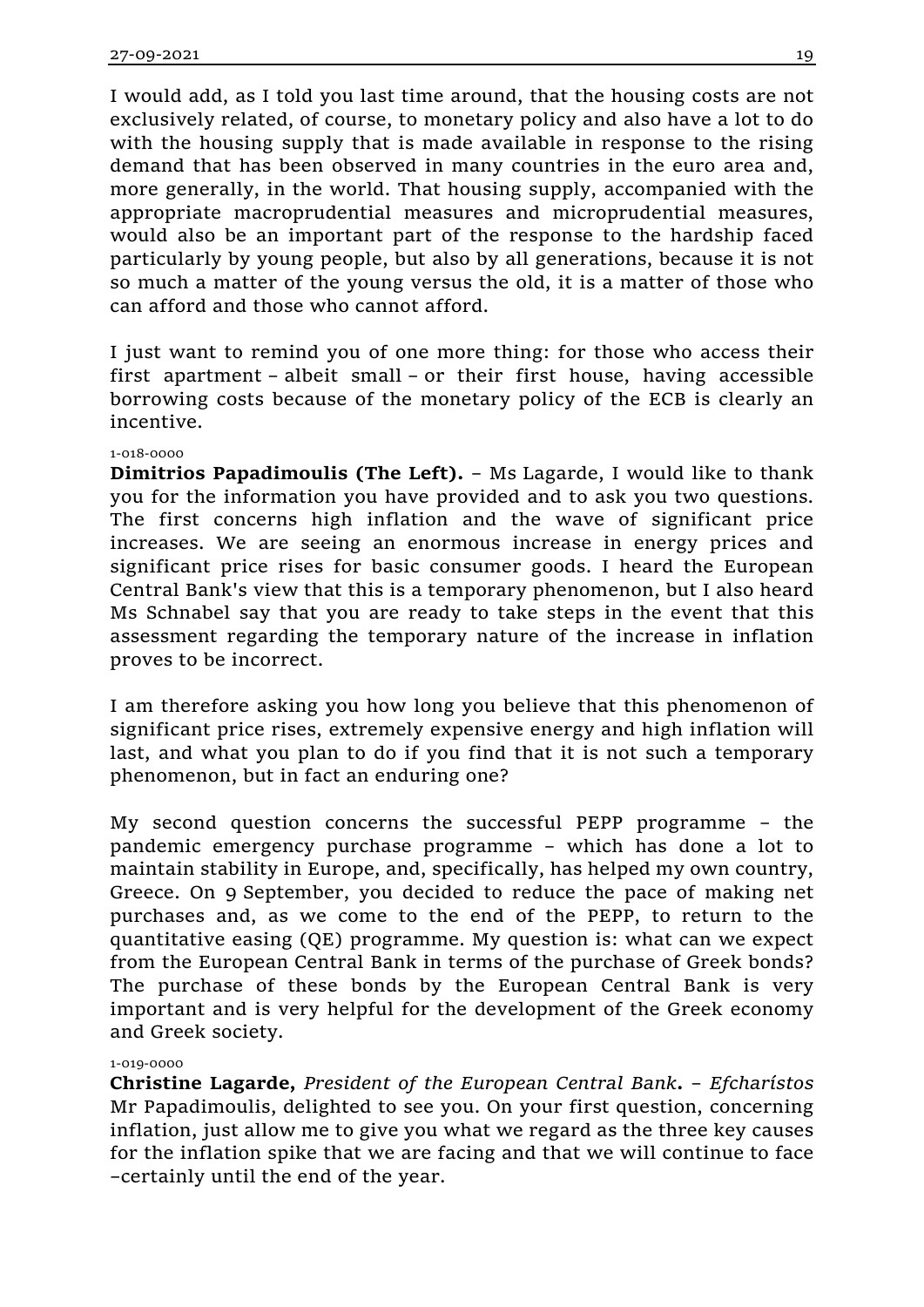The first one, and probably the most important at the moment, is the change in volatile prices and base effects. You mentioned inflation, and this clearly consists of a large part of the total inflation that we are experiencing at the moment for the euro area at large. Another factor has been the VAT increase in Germany, and we also have factors affecting this in other countries, like France and Italy, such as the fact that the sales season has been moved from one year to the other. So we have those base effects that apply.

The second series of factors that play a role are the global supply bottlenecks and the recovery in demand which have contributed to higher than expected good inflation in particular. 'Goods' inflation, not 'good' inflation, thank you!

On both accounts, the first one that I have mentioned – energy prices base effects – and the second – supply bottlenecks, in particular – we have every reason to believe that they're not going to be lasting factors, and we believe that they will indeed fade and be reduced in the course of 2022 in particular.

Now, as I said, there are upside risks to inflation. If, for instance, the bottlenecks pressure was to continue for an undue period of time, say into late 2022, that would certainly impact for a slightly longer period of time the inflation that we have.

The third factor that has affected inflation is services inflation, and this number has also been influenced by the change of weights, which has been particularly large in services. But overall, based on the projections that we have, while we are experiencing inflation that is above our target – because the forecast is for 2.2% for the whole of the euro area this year – the projection is also back to 1.7% next year and down to 1.5% the following year.

This will be readjusted and reviewed at each and every projection that we publish, and the next time we review will be in December, when we will probably have a better idea, in particular concerning supply bottlenecks and whether or not they're going to continue to impact and put outside pressure on prices.

But we're talking here about the supply side, which is not necessarily the origin of inflation and where monetary policy is the most potent. I would observe that and sort of park that for your consideration. But bottom line, we do believe that those factors are largely temporary and we are going to continue to monitor very carefully three areas, three dimensions if you will, that will impact going forward.

One is the supply bottlenecks and how long they will last – whether this is into early 2022 as we expected, or whether this will last much longer than that.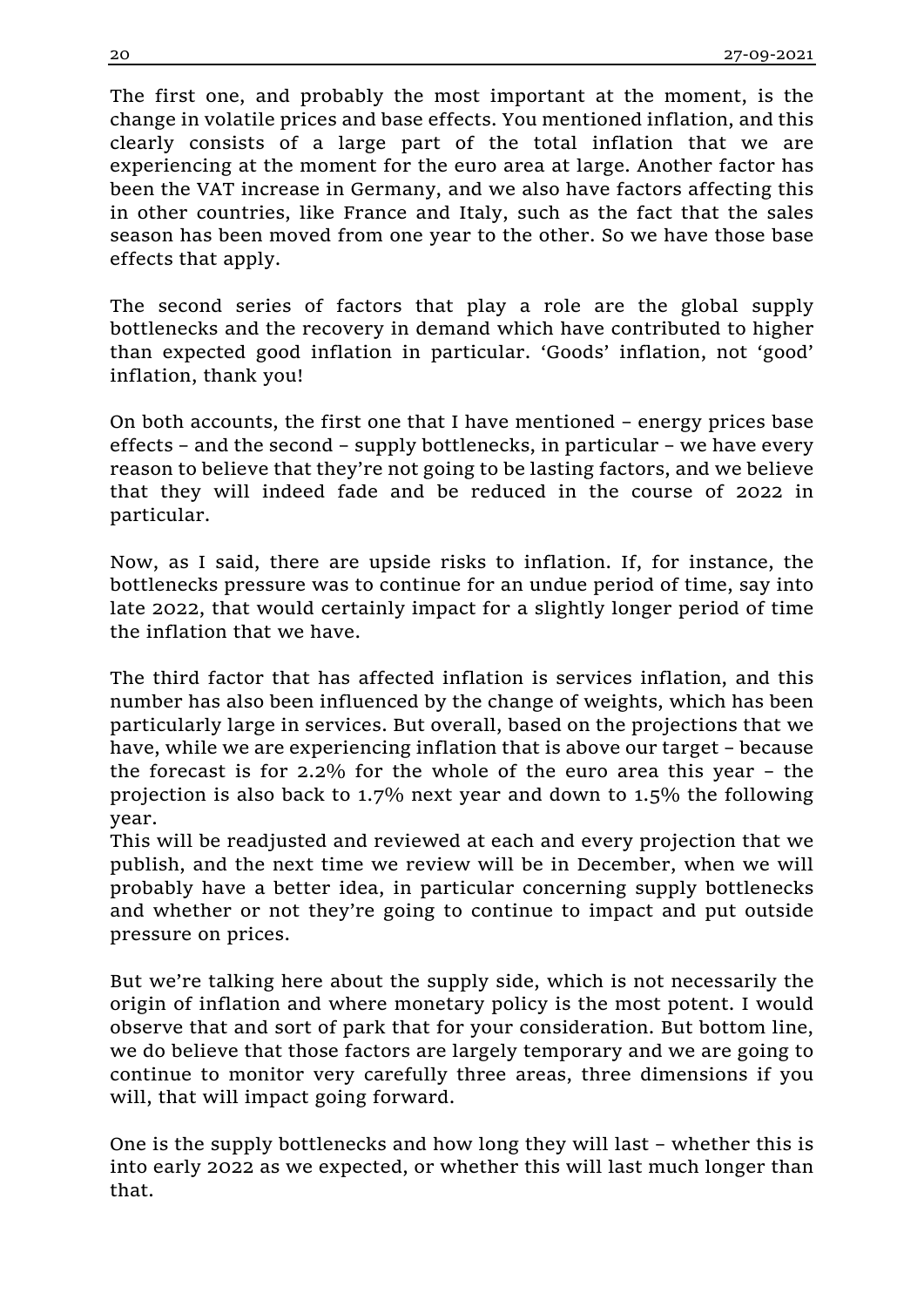The second aspect that we need to look at very carefully is the wage negotiations that will be taking place in the months to come, and what impact there is as a result of the inflation spike that we have seen and whether we see second-round effects that will have an impact going forward.

Third, we will be looking at savings and whether or not there will be demand-pushed inflation as a result of additional drawing-down on savings. We will continue to look very, very carefully at inflation expectations and making sure that through the combination of our strategy review and the forward guidance that we have indicated in July, there is, as we are beginning to observe, anchoring of inflation expectations at a higher level than we have seen for a long time, but still below the target of where we want to see it, which is 2%. We are navigating between 1.7% and 1.8%, which is better than what we had, but we are not at 2% yet.

On your second question, which had to do with PEPP as a successful programme – and yes, I contend that it has been successful as I said in response to the first question – as you know very well, a waiver was decided by the Governing Council in order to make sure that Greek bonds would be eligible for the PEPP, which has a term that is expected to be at March 2022, so we continue to purchase at paces that are determined on the basis of the inflation outlook and favourable financing conditions. We will continue to do so in December, and we will have to actually assess what the overall framework is within which we conduct our monetary policy, which tools will we use and under what conditions of eligibility bonds are purchased. Under the PEPP, Greek bonds are eligible. Under the current APP they are not eligible, but these matters will be reviewed in due course, probably in late 2021 or early 2022.

## 1-020-0000

**Danuta Maria Hübner (PPE).** – Good morning, Ms Lagarde. As usual it is a pleasure listening to you. I have to ask you a question as a follow up to what you said about inflation, that there is also on the horizon this potential demand-based inflation related to –if I understand correctly – savings and also to expectations.

In this context, I would like to understand well the three points that you mentioned regarding the forward conditions, regarding the forward guidance reformulation and those three conditions having to be achieved to see the Governing Council thinking of, or starting to move forward on, raising the rate.

My question actually is what effects how the markets, the business community, but first of all also consumers, when it comes to their inflation expectations, can react to this new policy? Because my understanding is that if those three conditions are taken seriously, the ECB's reaction will be somehow delayed in any case. You cannot give a definition of mid-term, and a lot will depend also on the persistence of the shocks. So the ECB, my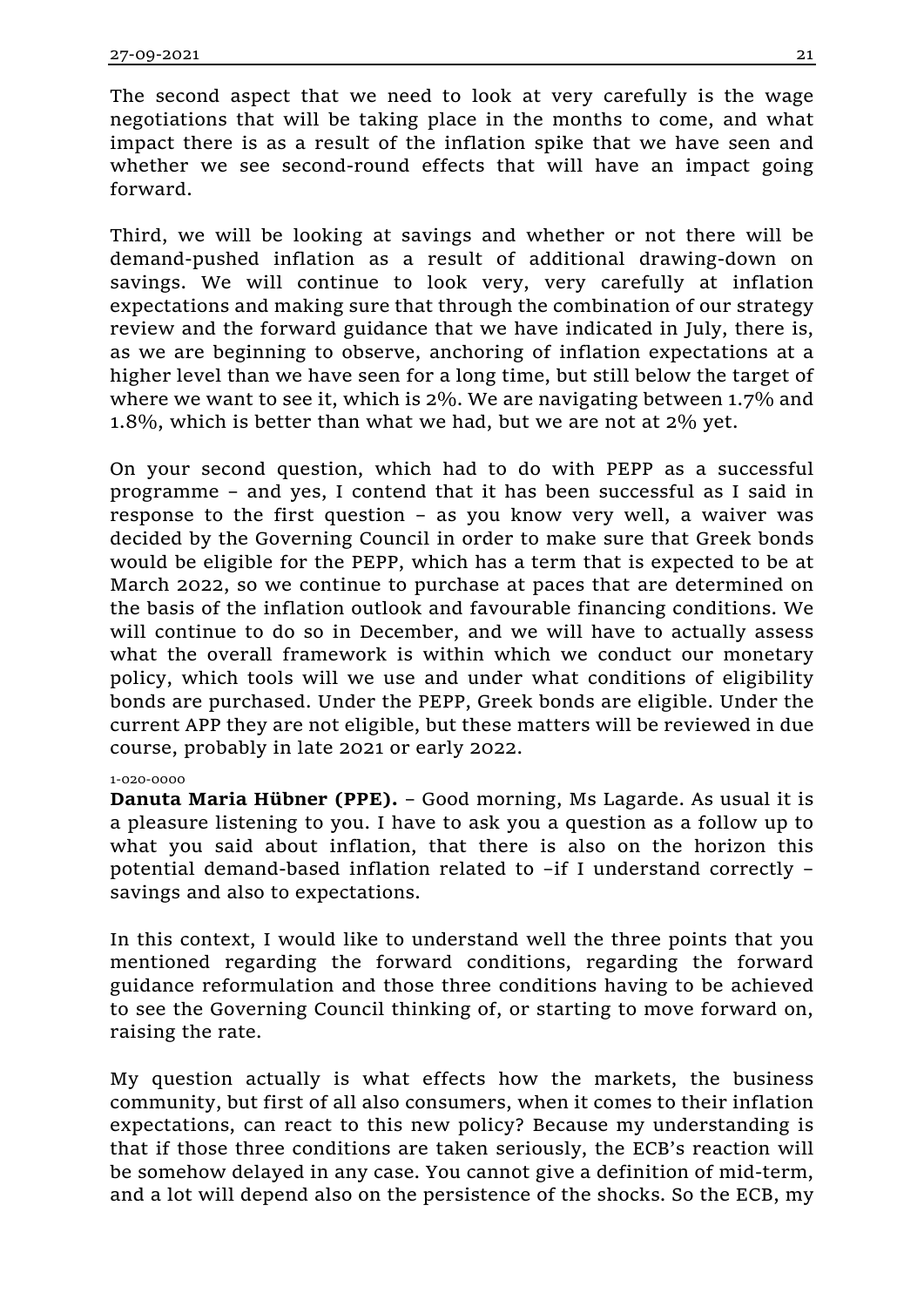understanding is, will not react and will not act until there is clear evidence of excessive inflation. In a way it's like redefining inflation.

So does it mean that higher inflation rates can become acceptable, which of course would be very helpful in taking us finally out from this protracted period of no inflation or low inflation?

Could you just give examples of this perspective on your new policy? Because I think we are still all in new territory where we don't understand everything fully and we don't really know how valid the forecasts are – and you mentioned it yourself that we will be watching this – and so there is no one best way of doing things and we have to see also then other aspects and non-conventional approaches to the policy.

# 1-021-0000

**Christine Lagarde,** *President of the European Central Bank***.** – Thank you so much, Ms Hübner, for your question, which really focuses on how our forward guidance is articulated and how it informs participants in relation to the reaction function of the European Central Bank.

I can find no better response than to actually go back in a way to the forward guidance that we decided in July, and which obviously was actively debated within the Governing Council. This really boiled down to those three conditions that I have mentioned, which need all three to be satisfied.

Let me just by way of introduction indicate that we all recognise that none of this is mathematical, mechanic and arithmetic. It is of course informed by models, and it is informed by considerations that are familiar to all the experts, but we also accept that there is an element of judgement and there is an element of discretion on the part of the Governing Council when it actually makes a decision and analyses whether the three conditions are satisfied. That's what we propose to do in the future, but we're not in that situation today, as much as it would be desirable.

Those three conditions are: number one – and I'll go back to the text to be sure that I don't get this wrong  $-$  we need to see inflation reaching  $2\%$  well ahead of the end of the projection horizon, which I think in my response to Mr Fernández or Mr Garicano I said is probably mid term throughout our projection horizon. So that's condition number one.

Condition number two: after convergence, inflation should be seen to be stabilising durably, sustainably, at the target through the end of the projection horizon. Here we are very specific. The projection horizon is known to all those who are following us. It's three years. There is a moment in the annual interval where it's a little longer, but for simplicity purposes let's agree that it is three years.

The third condition is that realised progress in underlying inflation should in our judgement, meaning in the judgement of the Governing Council, be sufficiently advanced to be consistent with inflation stabilising at 2% over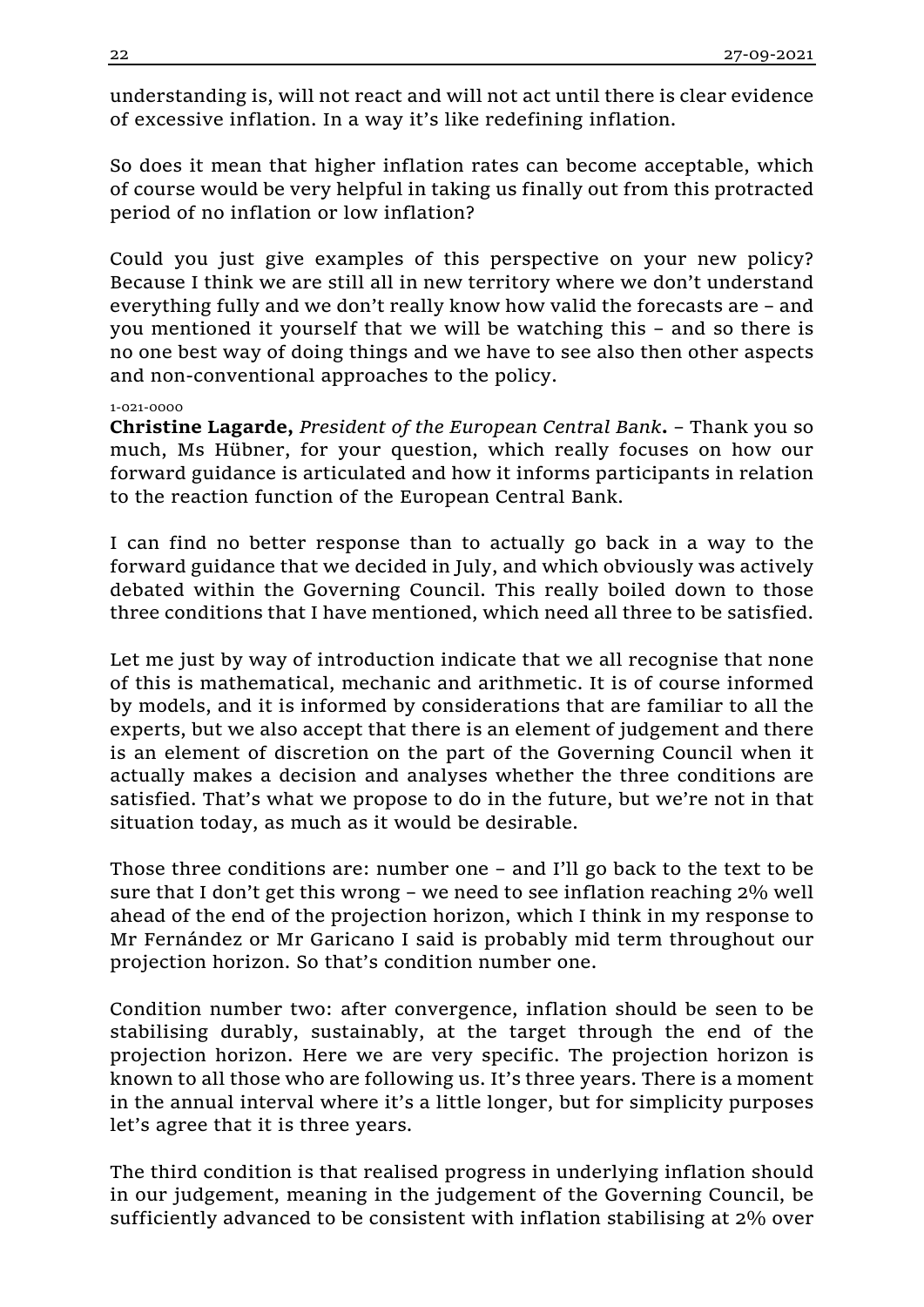the medium term. Here we introduce an element which is slightly different than the end of the projection horizon and which, as I said, will vary depending on the source magnitude of the shock, in particular.

So with all that, we have also added something that you alluded to, but which I would like to just re-characterise briefly. We say achieving these three conditions may – and I mean 'may' – imply a transitory period in which inflation is moderately above our target. So we are not deliberately aiming at this excessive inflation that you have mentioned. We acknowledge the fact that by virtue of these three conditions it may imply a transitory – and transitory is clearly, by definition, smaller than any of these periods that I have referred to – transitory period in which inflation is moderately above our target.

Allow me not to indicate what we mean exactly by 'moderately', because that's the area where we believe that the Governing Council should have an element of judgement and discretion in its authority to determine the monetary policy stance.

# 1-022-0000

**Eva Kaili (S&D).** – Ms Lagarde, it's good to have you with us again. As you mentioned, the recent inflationary trends in the eurozone are creating concerns, especially in south European countries. You mentioned that this pressure could just be the result of the coincidental effect of bottlenecks created in supply chains, the relaxation of COVID measures and constraints and the boosting of demand. So, sooner or later, I understand that the shift in demand should be normalised and we will reach the inflation rate of 2%.

But your concern, and ours also, is price stability. Related to commodity prices like oil, energy products, materials and you mentioned also heavy consumer goods, that affect production in the EU, do you expect that there would be a danger if we see high prices beyond the first half of 2022 for these commodities? Then we would probably have a shift in market expectations. What would your expectations be of critical commodities prices? If they are persistently at high levels, do you expect this would also affect the household basket price level? If so, should we proactively, for example, decide different measures like to ask Member States to push for increases in wages to neutralise the inflationary effect?

I remind you that we are expecting – or maybe we shouldn't – to also have again the fiscal rules of the Stability and Growth Pact activated. Do you think they should be reintroduced or perhaps they're not realistic anymore in general for the eurozone, because this could also increase the financial counter-risks? If this does happen, how could the ECB safeguard and boost the financial recovery, especially in the south of Europe?

I don't know if I could add something like the concerns expressed by the Fed. I don't know if you share the same concerns as when they talked about unwinding their massive pandemic support programme. There could perhaps be similar market disruption in the EU making, let's say, the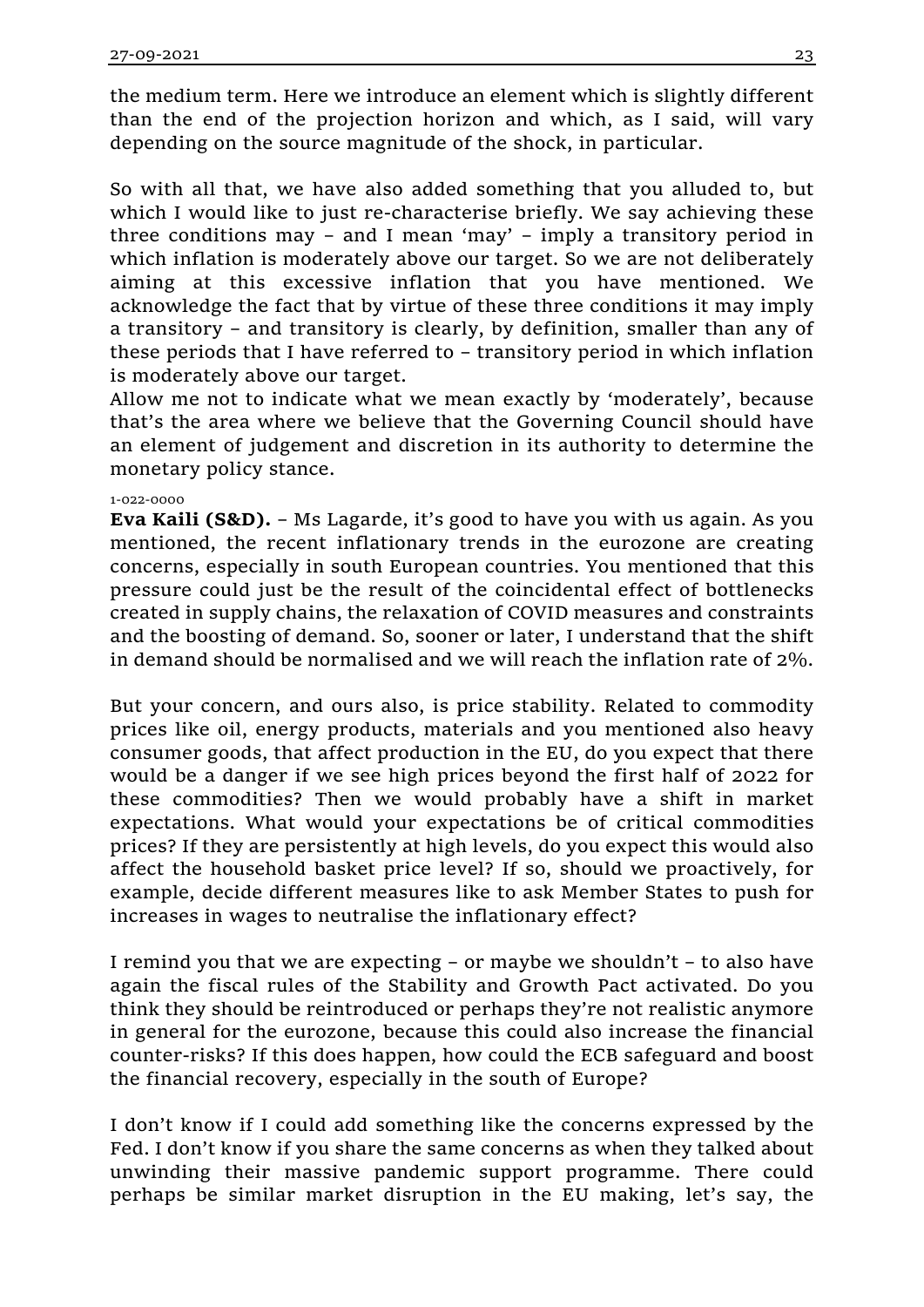eurozone less favourable. I don't know if this would be something that you would like to respond to.

### 1-023-0000

**Christine Lagarde,** *President of the European Central Bank***.** – Thank you so much, Ms Kaili. I don't know how to unbundle all your questions because there are multiple questions in what you said.

First of all, we believe that the inflation numbers – which are above our target at the moment and planned to be above our target for the whole of 2021 – are caused by factors that are largely temporary. That's number one, and I think I explained that in a previous question, so I will not go back to that.

You asked me whether, assuming prices were beyond 2% in the second half of 2022, that would lead us to respond. We are going to take numbers and projections as they come, and clearly December is going to be a time when we will assess, March will be another time, June will be another time. We're very careful not to jumpstart and anticipate what numbers will be, but I can tell you that there is one category of numbers that we are very attentive to, and those are the inflation expectations. It's very important for us to see that thanks to our forward guidance, which was quite explicit, inflation expectations are beginning to aim towards where we would like those expectations to be – that is 2%. We believe that part of our job, as part of our monetary policy stance, is to make sure that those inflation expectations are anchored and that there is a good understanding that this is where we want to be and that our monetary policy response and reaction will actually be driven by the target and the anchoring of those inflation expectations.

On energy prices, Is has clearly been a concern in the last few weeks. It will probably continue being a concern in the weeks to come, because there are factors at play which have nothing to do with monetary policy, which have to do with, if I may, a lot of climate-change-related factors. The fact that the wind was not as powerful and did not produce as much wind-powered energy in the summer. The fact that we had massive heat waves, particularly in the south of Europe, that drew on the energy system and on the reserves that had been accumulated, and as a result reduced those reserves.

Those have been factors that played a key role in the prices that we see now, in particular for liquefied natural gas, which is becoming now a key reference in addition probably – and maybe one day in substitution – to oil prices, which have risen also over the course of time.

It's clearly a matter for fiscal authorities to look into, and hopefully on a coordinated basis to add the European Union so that there would be more market power harnessed by all Europeans together when they negotiate some of those prices and those procurements, which I think is one of the suggestions that has been made by one of the Member States to the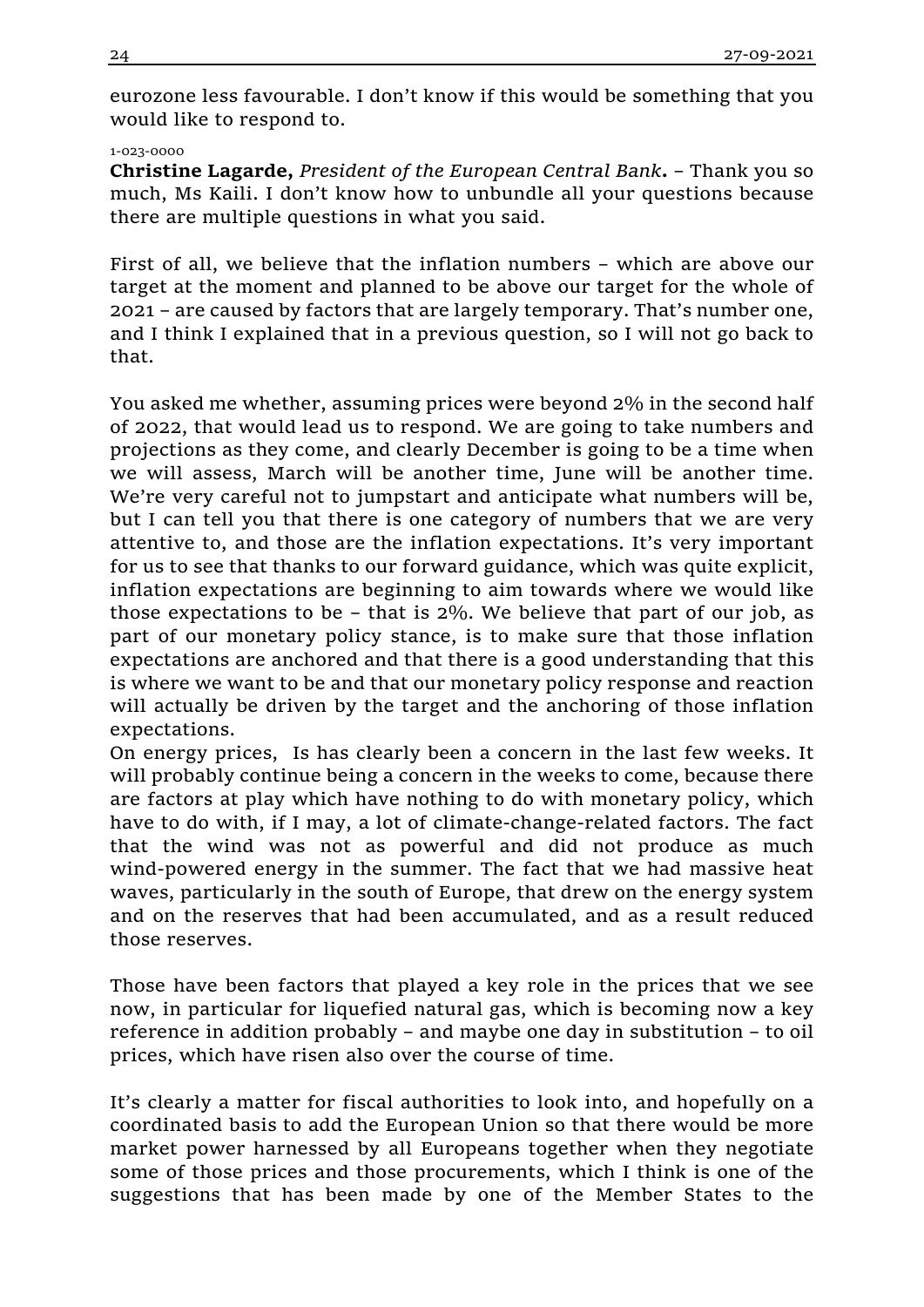Commission. That would probably rebalance other market forces that are at play at the moment as well.

I think what we have been driven to do and will continue to be driven to produce, certainly at least until the end of the PEPP, is maintaining favourable financing conditions for all economic players. This is part of the joint assessment that we conduct under the Pandemic Emergency Purchase Programme. We make sure that financing conditions remain favourable and we make sure that the inflation outlook is heading in the direction of alleviating the pandemic-caused price pressure on inflation.

We will continue to proceed on that basis until the end of the expected term of the PEPP and then, once the objective is set and we are out of this pandemic crisis that we have defined, we will reassess and determine the conditions that we'll pursue.

# 1-024-0000

**Luis Garicano (Renew).** – Madam Chair, as I have a second round, luckily, I would like to go back to my conversation with President Lagarde about financial dominance, briefly, and then go to monetary policy.

On financial dominance, your answer is based on the absence of conflict, but inevitably with one tool and two objectives you will have to choose, and I wanted to make it very concrete. Let's say the three conditions for inflation are met, you begin hiking rates and unwinding asset purchases and QE, and then you have an abrupt temper tantrum – higher rates, wider spreads, people worried – would you continue with a normalisation process? What would you prioritise in your policy and would you allow some financial instability, if that is the cost?

Second, about the three conditions: you just described them and they are very clear. Yet the market expects hiking mid-2023 already, inside of your horizon for not raising. Is the market not understanding you? Or maybe this inflation is consistent with those expectations? If the problem is a misunderstanding, why could that be the case? Do you think there are too many speakers making too many contradictory statements on this?

Finally, briefly, on what my colleagues have been asking about APP and PEPP: are there plans to replace the PEPP programme by going back to the APP? Why do we have to wait until December to figure out a path of asset prices, of asset purchases, consistent with the strategy that you announced in June?

Those are my three points.

# 1-025-0000

**Christine Lagarde,** *President of the European Central Bank***.** – Thank you very much, you always ask the easy questions!

On your first one, I regard the circumstances that that you have described, that is the three conditions that we have identified in forward guidance, as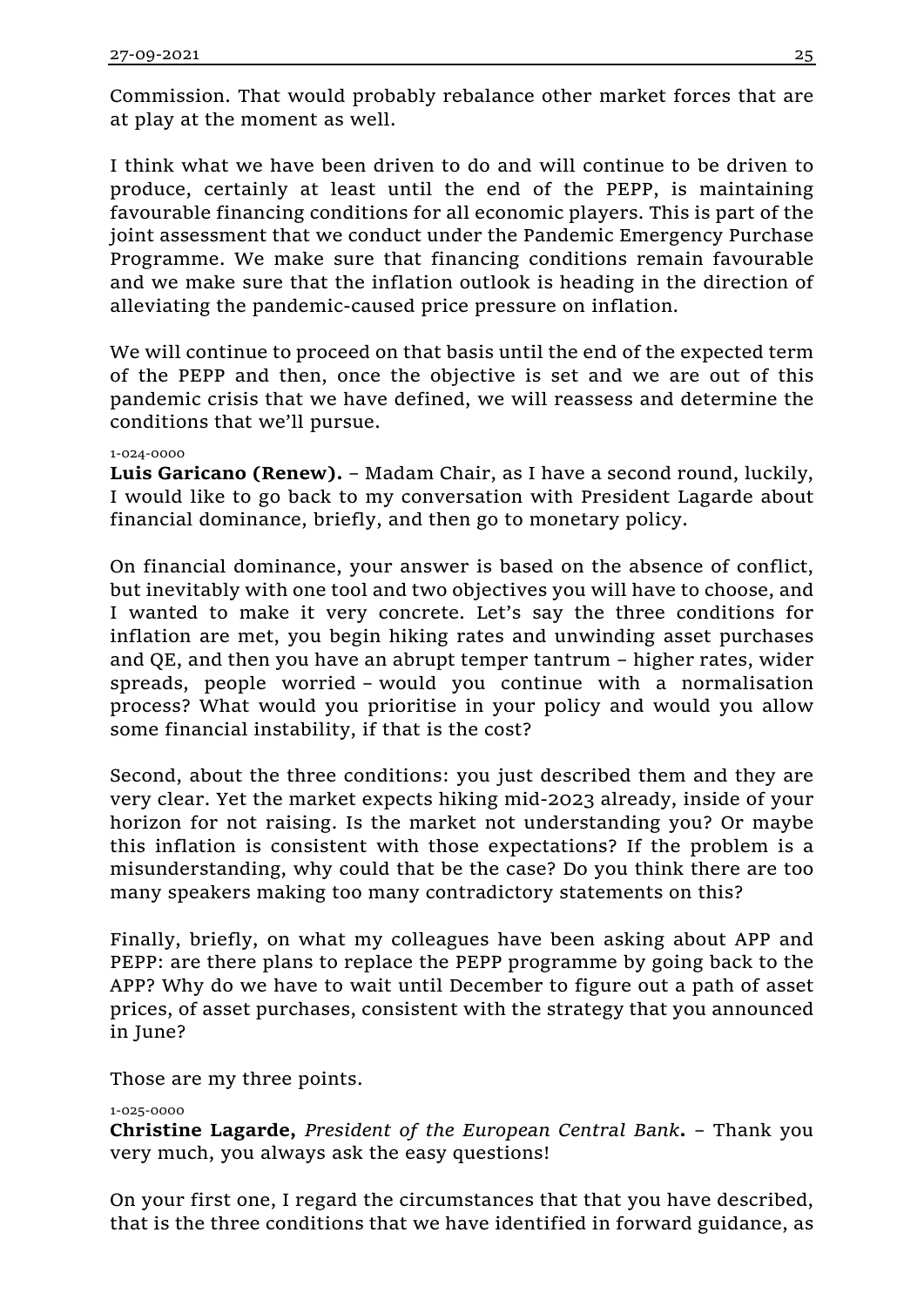satisfied, as a result of which, and in respect of our forward guidance on asset purchases combined with our forward guidance on rates, we decide which monetary policy stance we will take. If there is a – I think you used the word temper tantrum, we could use any words to describe it – financial instability as a result, then we would not have done our job properly because I take the view that we have to prepare sufficiently market forces so that there is anticipation of what is likely to happen.

In addition to which, I think we have also clearly stated that as we are close to the lower bound, we recognise the fact that there has to be significant – I think we use the word 'especially forceful' or 'persistent' – action. I think that the combination of good preparation of what we are likely to do through the combined forward guidance, plus the especially forceful or persistent monetary policy action, should lead us to actually focus on delivering on our mandate, which is price stability, without causing financial instability, without which we would have difficulties in delivering on our mandate of price stability.

Now, you asked me to comment on a decision that has not yet been made and on considerations that are still in the making and you elicit from your great understanding and your great knowledge of all these matters that maybe one instrument will be replaced by another one. I wouldn't hasten to do that now in confirming anything along those lines, because I think it is within the jurisdiction of the Governing Council to, at the right time, consider what the options are, to announce them with sufficient notice and to make sure that there is a smooth transition if and when one programme finishes and another one continues or is started.

## 1-026-0000

**Georgios Kyrtsos (PPE).** – I have three questions for the President of the ECB.

Responding to Mr Papadimoulis' question, you said that the future eligibility of Greek bonds will be decided towards the end of 2021 or the beginning of 2022. Could you summarise for us the basic criteria on which this eligibility will be decided? This is because it is a major issue in Greece, what is going to happen later.

The second question has to do with the Italian banking system. It seems that the Italian banking system is in a state of restructuring. Intesa Sanpaolo bought UBI last July. UniCredit is thinking about taking control of a big part of Monte dei Paschi di Siena, which is facing a lot of problems. Are you satisfied, as the ECB, by the evolution of this process and the results so far?

Finally, there is an inflation differential between the USA and the eurozone. Does this affect, let's say, the collaboration between the ECB and the Federal Reserve in the sense of are your policies synchronised to a degree that suits the international and global economy?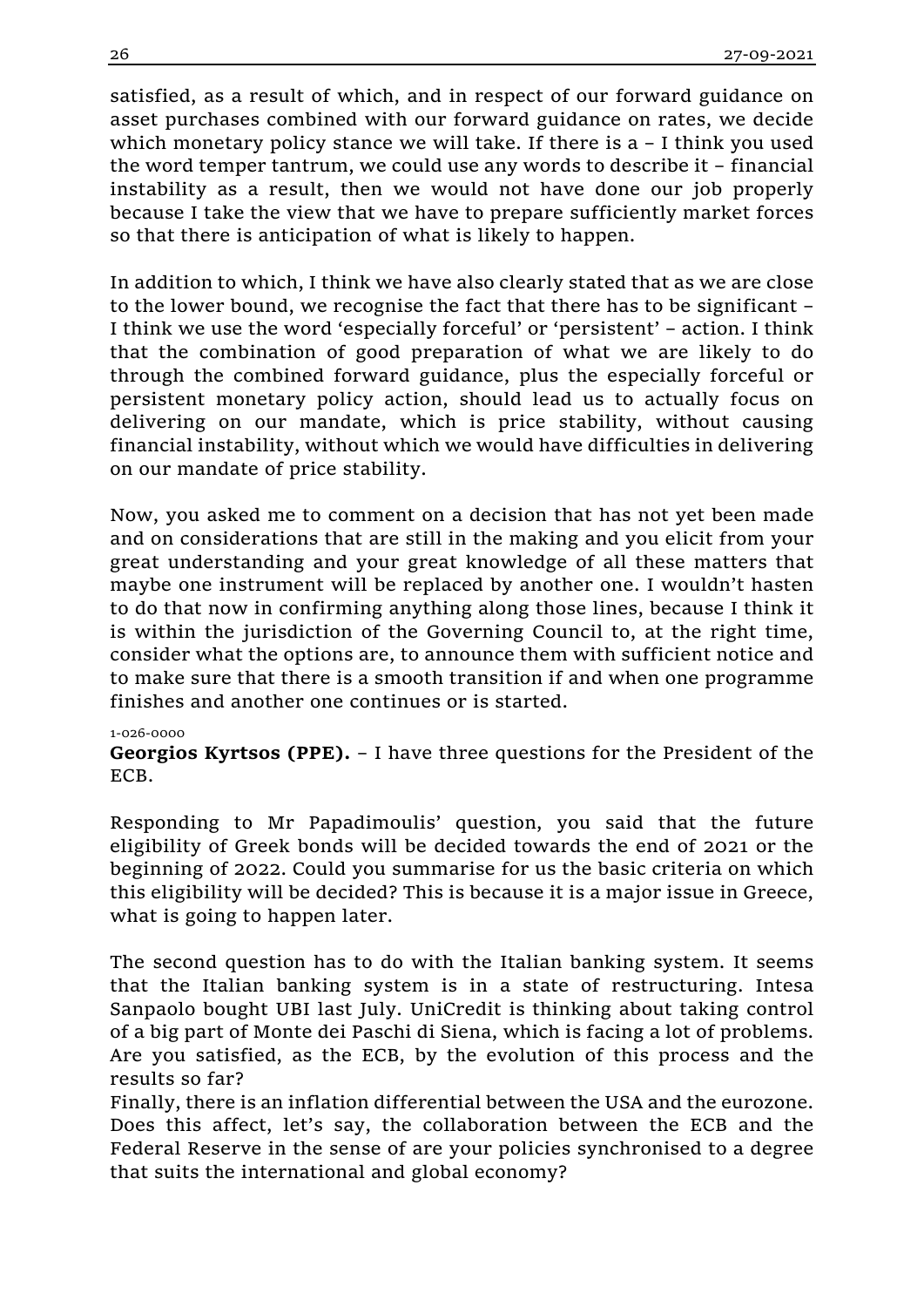1-027-0000

**Christine Lagarde,** *President of the European Central Bank***.** – Thank you very much, Mr Kyrtsos for your three questions. On your first question, as I said in my previous answer on the issue of Greek bonds, Greek bonds were made eligible under the PEPP and we decided on the waiver at the time because the PEPP is a temporary programme that is specifically targeted to counter the serious risk to the monetary policy transmission mechanism and the outlook for the euro area posed by the spread of the coronavirus, including in Greece.

I said also, under our public sector purchase programme, under the APP, eligibility requirements include minimum rating requirements, which Greece currently does not fulfil, despite the improvement that has been acknowledged by several institutions, including in the most recent past.

Now, it is always reasonable to reassess on a regular basis the effectiveness and efficiency of how the APP is implemented, and this is exactly the exercise that the Governing Council will conduct, not only in relation to the APP, but in relation to its purchase programmes in general, and it will decide at that point in time what the eligibility requirements should be. This is, as I said, an exercise that will be conducted at the end of 2021.

On your second question concerning the Italian banking system movements, I'm not going to comment on that because it's not for me to do so. I will just mention two things. Number one, there are a lot of movements taking place in Europe at the moment, and unfortunately on a national basis only. Frankly, if that is not a signal for us to move forward forcefully and to be determined in trying to deliver banking union, particularly the focus on the EDIS, which we know is critical, then nothing will get us there.

We will have stronger institutions if they can operate on a better cross-border basis within the banking union. That is a necessary complement for us to have a real monetary union, an economic and monetary union. The EMU, often referred to, needs that. What are you seeing in Italy, what we have seen in Spain, what maybe you will be seeing in other countries, is predicated by the fact that we don't have banking union yet in place. We need it, just as we need to have a capital markets union.

I'm sorry that I'm taking advantage of your question to actually push these two projects, which I think are critically important to have economic and monetary union. We will do whatever we can to help reach the stage where we actually have economic and monetary union to complement the good monetary union that we have at the moment, but which is still short of two aspects.

On the issue of the differential between our two continents, the North American continent – the US in particular – and Europe, there is a differential, clearly, and the US was coming from a much higher base at the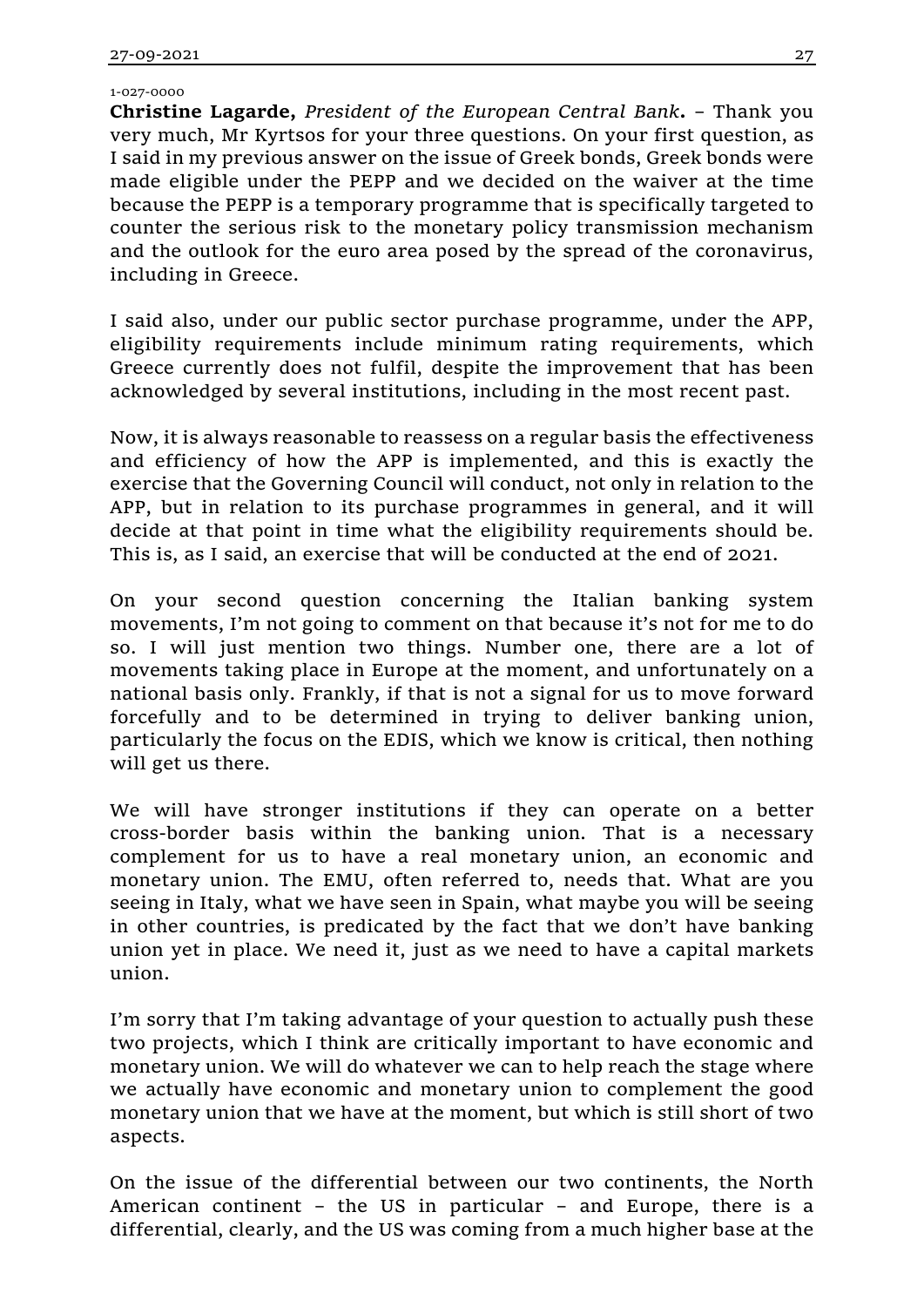time when COVID hit and is in a higher place at the moment in terms of inflation. It has a differently structured market. For us, energy prices played a critical role, for the US second-hand cars played a massive role in pushing numbers up.

So there are lots of transitory factors at play, which are of a different kind, both in the United States and Europe. So while we are at different price levels at the moment and inflation numbers as well, we are also struggling with some of the same issues, which is how to deal with transitory factors, largely temporary in nature, and how we really drill down into those elements behind inflation.

#### 1-028-0000

**Aurore Lalucq (S&D).** – Ms Lagarde, all of the central banks believe that climate change will give rise to systemic risks. Your bank – the European Central Bank – has not said anything to the contrary, and the report published last week, to which my colleague Ernest Urtasun drew your attention just now, also contains statements along these lines. When you are asked this question, Ms Lagarde, you answer as follows, speaking not on your own behalf but on behalf of the European Central Bank as a whole: 'we intend to carry out stress tests and a mapping'. Do you seriously believe that we need a mapping and more stress tests, given that we already know that the challenge we face is keeping fossil fuels in the ground? We know that modulation is possible, for example modulation of the banks' own funds depending on their exposure to fossil energies.

We can say the same thing about monetary policy; it is extremely vague, and we have repeatedly pointed this out to you. You tell us that climate change will be in, and I quote 'a wide spread of action'. What exactly do you mean by that? Section 10 of the review is extremely vague. Does it refer to the greening of refinancing operations? Or to greening on the collateral side? What level of greening are we talking about? We've been sending you questions and letters, and we are delighted to have you with us at this hearing today, but we want to know more, firstly with regard to climate change, but also, and beyond that, with regard to your mandate. You spoke about 'price stability', which is the ECB's mandate. Everyone at this hearing has at long last been talking about inflation, but where is the current inflation coming from? From energy prices, which suggests that we need investment somewhere in order to fight it. If you want to fulfil your mandate in respect of financial stability and also price stability, I genuinely think that you need to take the issue of climate change much more seriously and with much more urgency. Since you are representing the ECB, we really need to hear from you how far the debates on this topic have progressed within the Governing Council. If the topic has not been raised or the members of the Governing Council do not wish to discuss it, you must tell us, because the situation is extremely concerning and we need to know exactly what is happening. I'm very grateful that you are discussing these matters with us today, but we really do expect clear answers.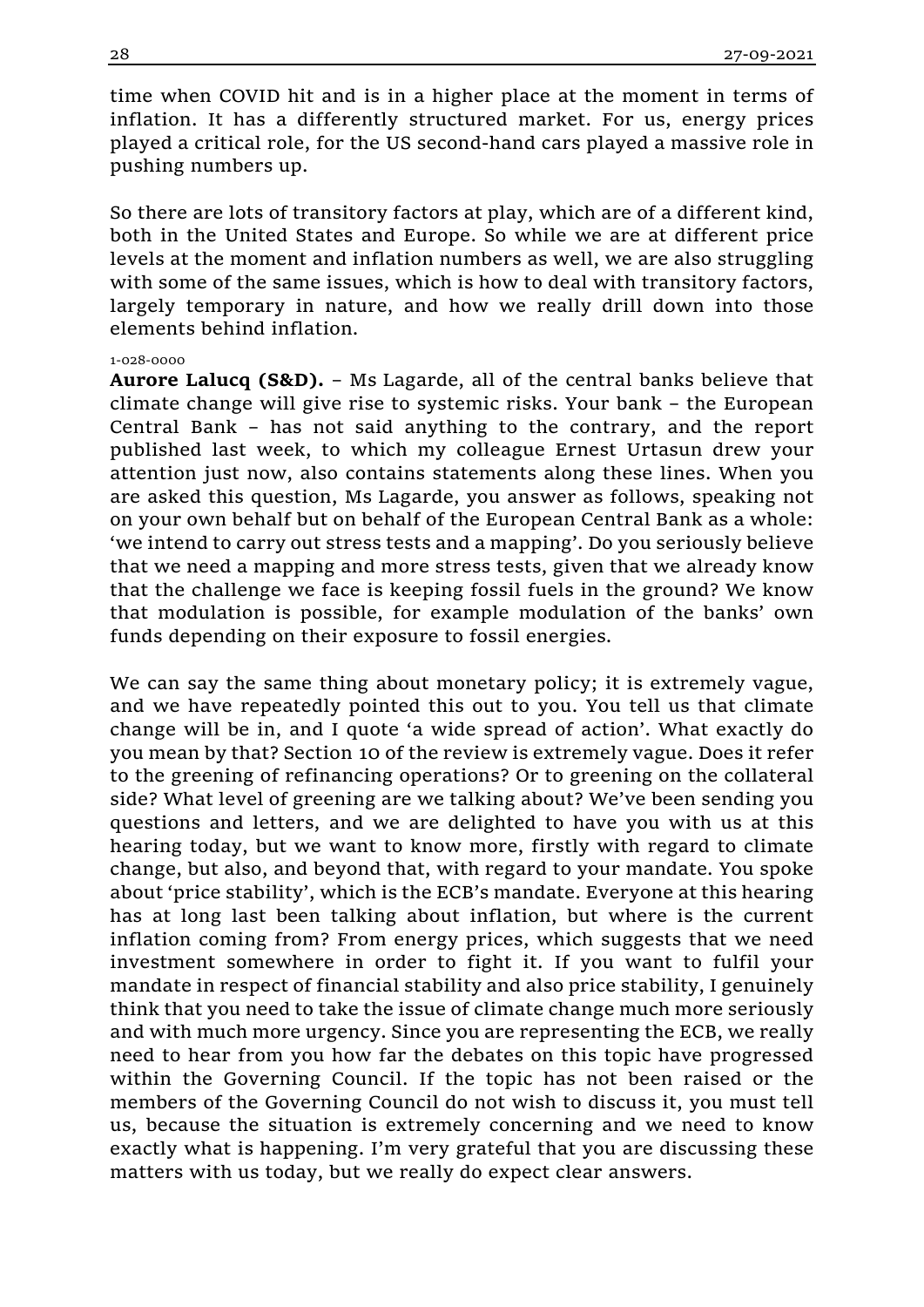1-029-0000

**Christine Lagarde,** *President of the European Central Bank***.** – Thank you very much. Let me, first of all, start with the fact that the key players in relation to climate change, in relation to protection of the environment, in relation to biodiversity, the key actors are the governments, are the parliaments, are those who actually provide the regulation and implement it and enforce it.

You take that responsibility very well. I think the fact that you've moved so fast on taxonomy, the fact that the Commission is also moving ahead, are good steps by those who are the key players. They are the key players.

I have always said to your assembly and to the ECON Committee that each and every institution, within its mandate, should as a duty to next generations and to our conscience ask itself, what can we do within our mandate in order to contribute to this imperative, which is to fight one of the biggest risks that we have on our horizon, and the horizon is getting closer.

So, as I said earlier on, we are acting on two fronts which correspond to our two respective activities. On the supervision front, I think we were pioneers in providing guidelines to banks as to how they should factor in the risks. We've asked them to take their own assessment of how well prepared they were relative to those guidelines, and they have said that they were pretty far away from being on target.

We are stress testing and there will be a bottom-up stress testing process that will be conducted in a few months, in early 2022, to make sure that each systemically important bank, in particular, takes into account risks associated with climate change, in particular. That's on one aspect of our work.

The second aspect of our work is our monetary policy. There we are going to use climate change principles and imperatives throughout the whole supply chain, if you will, from models to purchase programmes and everything in between, including the value of collaterals, for instance, including how we measure. We are not just into words, we are not just into reaffirming big statements, we are very practical and that's the reason why the Governing Council was prepared to sign off on the action plan that is attached to our strategy review, which includes quarter by quarter, year by year, what we are going to do as an institution not primarily responsible for the fight against climate change, but conscious of its responsibility to future generations – what it will do materially, specifically, in order to embed climate change into our operations.

As I said to one of your colleagues earlier on, we are already on our way to delivering on that action plan, and we will continue one step after the other. You will help us because I know that you are convinced, and on the taxonomy front, on the double materiality front, we count on you.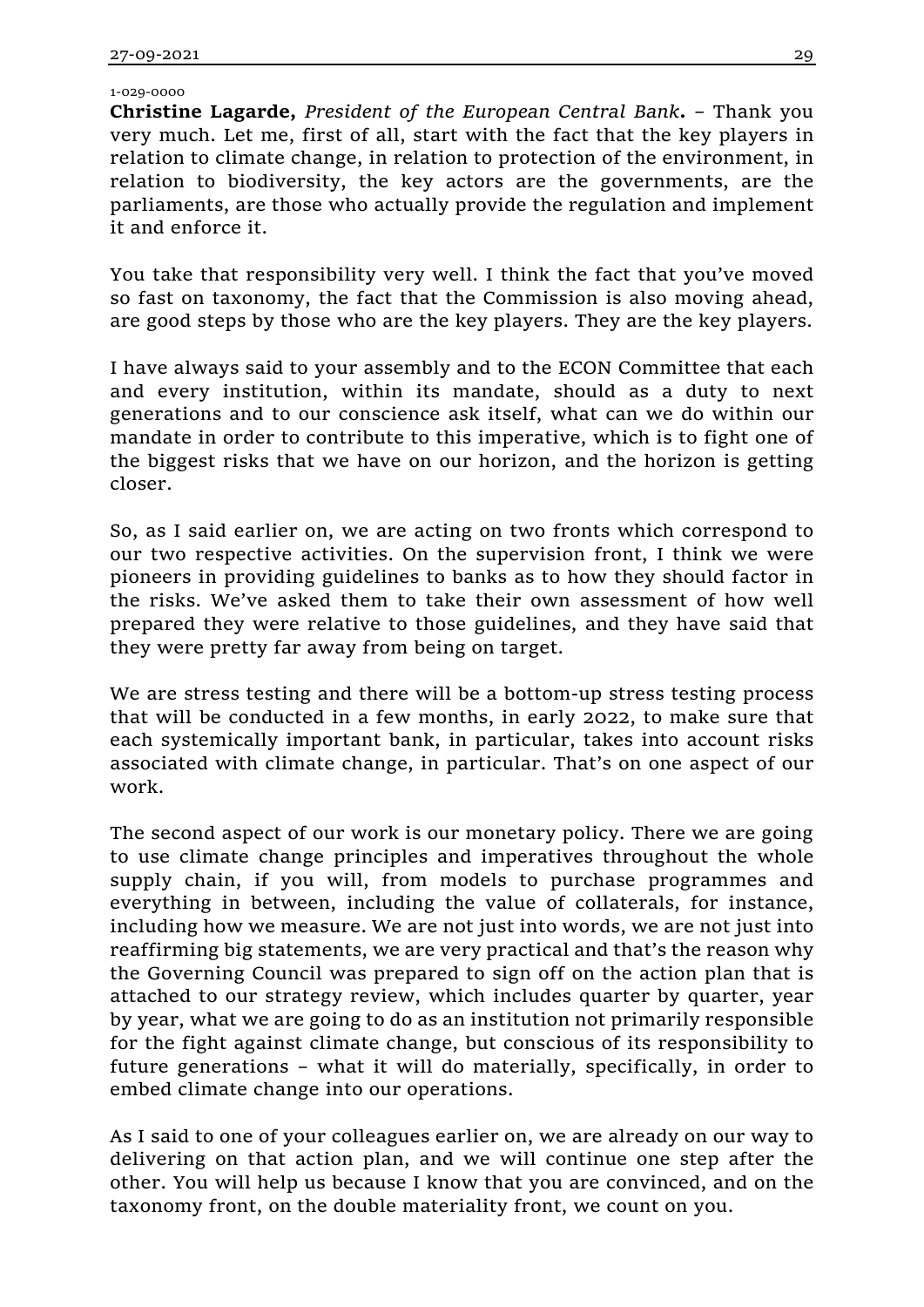## 1-030-0000

**Karima Delli (Verts/ALE).** – Thank you, Ms Lagarde. What progress has been made in terms of gender equality within the ECB and the European banking system? Back in May 2020, the ECB announced an ambitious plan aimed at achieving gender equality. In 2019, only 30% of managerial positions were held by women. The composition of the Governing Council is even more concerning: only two women belong to this boys' club. None of the 19 national central banks of the countries using the euro as currency are represented by a woman. Can you tell us today what specific action you have taken within the ECB to achieve the long overdue objective of gender equality? Do you have any interim outcomes that you can report to us? More broadly, how do you intend to encourage your counterparts at the national central banks to achieve gender equality at both European and national level at long last?

### 1-031-0000

**Christine Lagarde,** *President of the European Central Bank***.** – Thank you very much, Ms Delli, for your question and thank you also for acknowledging the fact that there is not a lot that any President of the European Central Bank can do in order to interfere in the nomination process that each Member State applies to the appointment of its governor.

So the Governing Council – largely a male dominated club as you rightly pointed out, with only two women, Ms Schnabel and myself – is comprised of those governors that have been appointed by a Member State under their respective rules, with or without parliamentary review at the executive's initiative, or including both authorities, legislative and executive.

The only thing I can use, as you well know, is the power of the word and the powers of the photos. I did publish a photo on my Twitter account two years ago of that group of the Governing Council, which I think raised a few eyebrows, including in the most conservative circle. So I will continue raising my voice, but in terms of actual participation in the appointment process, there's not much that I can do.

I will just mention one thing. I'm fairly proud to have nominated, ever since I joined the ECB as President two years ago, only women – except for one – to replace those directors that left or to positions that were vacant. All those directors that I have appointed have been women, except for one. So I do my little bit to contribute also to rebalancing in favour of more gender equality.

### 1-032-0000

**Gunnar Beck (ID).** – Good afternoon, Madam Lagarde. It's good to see you again, in whichever way.

At the start of the first round of questions, you said that you had improved inflation by 1.5% – I presume that you were referring to percentage points. That is a remarkable claim, and I simply wanted to draw attention to it.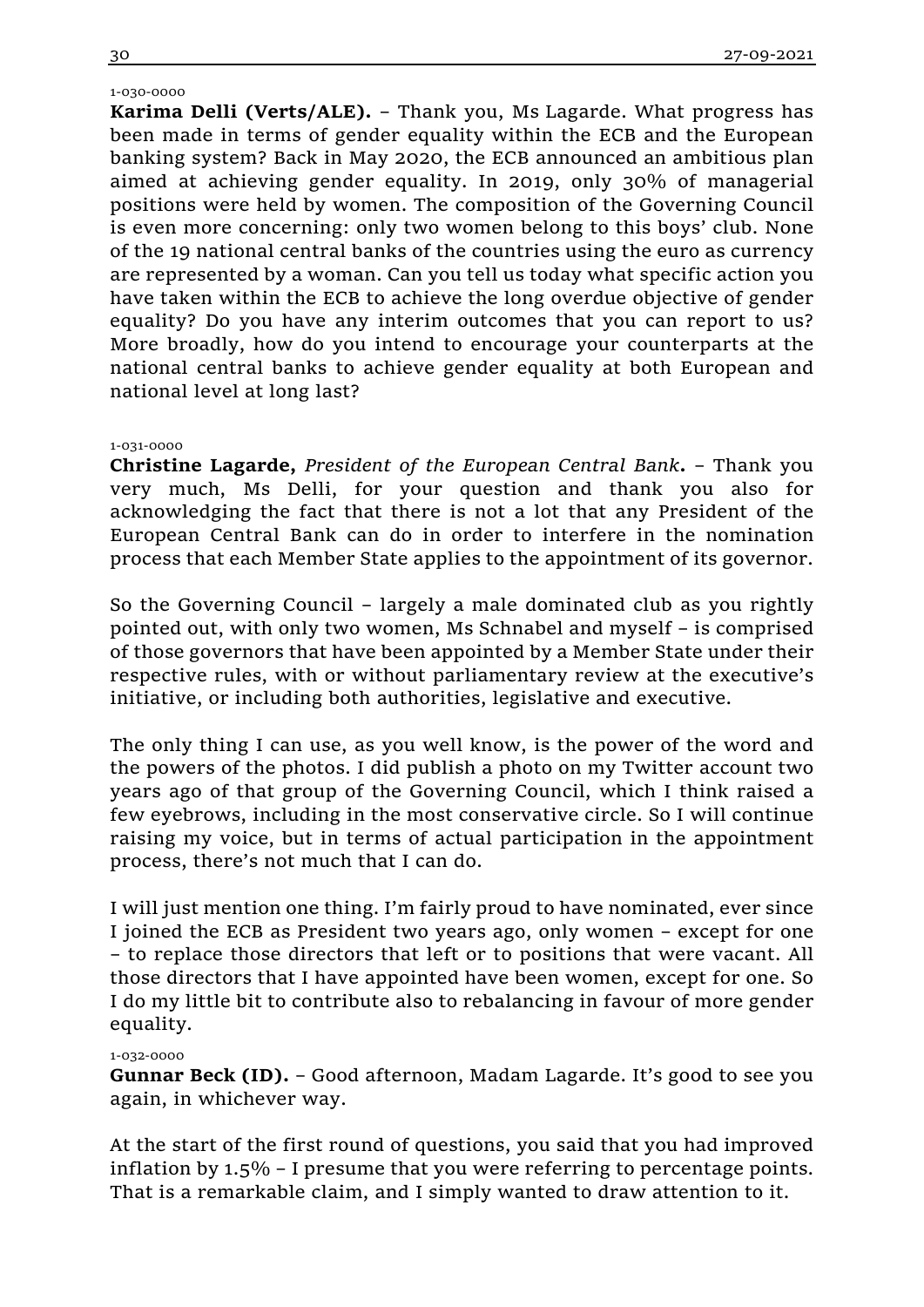Now I would like to put two questions to you. Given the time constraints we are operating under, I will start by asking my first question and then we can see whether there is time for the second. The inflation rate in Germany is currently around 4%, or in other words higher than the eurozone rate. Banks are now charging negative interest of 0.5% to 1% on savings accounts with balances above EUR 50 000 or EUR 100 000 – so by no means huge balances – and there can be no doubt whatsoever that this is a result of the ECB's negative interest rate policy.

That brings me to the question I would like to ask you. How can you justify the fact that this policy results in people losing around 5% of their money every year, or at least 5% of the money they keep in these savings accounts? I cannot stress enough that these are people who played no part whatsoever in the financial crisis or the eurozone crisis, unlike the speculators, governments and real estate companies. That is all I have to say for now.

### 1-034-0000

**Christine Lagarde,** *President of the European Central Bank***.** – Thank you very much, Mr Beck. Let me tell you that for any president of a central bank or governor of a central bank, there's nothing that we would like more than to go back to the traditional tool of interest rates and whether we raise them or reduce them, depending on the circumstances. But we are where we are and we have to use the tools that we need to use in the circumstances that we face, and at the lower bound where we are.

The second thing that I would like to say is that I have, and we have, concern and sympathy for those who suffer from much higher prices than anticipated because it's hard for those, particularly the most vulnerable, who have very limited savings in particular, and those who will struggle to make ends meet.

With that, we have a mandate to fulfil and you'll be the first to recognise that we have a Treaty. We have to abide by the Treaty and we have to deliver on the price stability objective that has been set by the Treaty, which has been defined – the world over pretty much and now in much more simpler and clearer ways to explain – as 2%, in order to have a bit of room to manoeuvre in case of shock, in order to make sure that we cover fully the slightly difficult statistical consideration and that we allow enough room so that people can actually manoeuvre between the 19 Member States that constitute the euro area. Whether you like it or not, that's how we have to operate.

I did not celebrate but I said in response to a question concerning the efficiency and the effectiveness of our purchase programmes, that with a view to fulfilling our price stability mandate, which is defined as inflation reaching sustainably 2%, we have actually improved the situation that we would otherwise have had by 1.8%. This is certainly to be commended because had it not been this 1.8% contribution – to be measured over the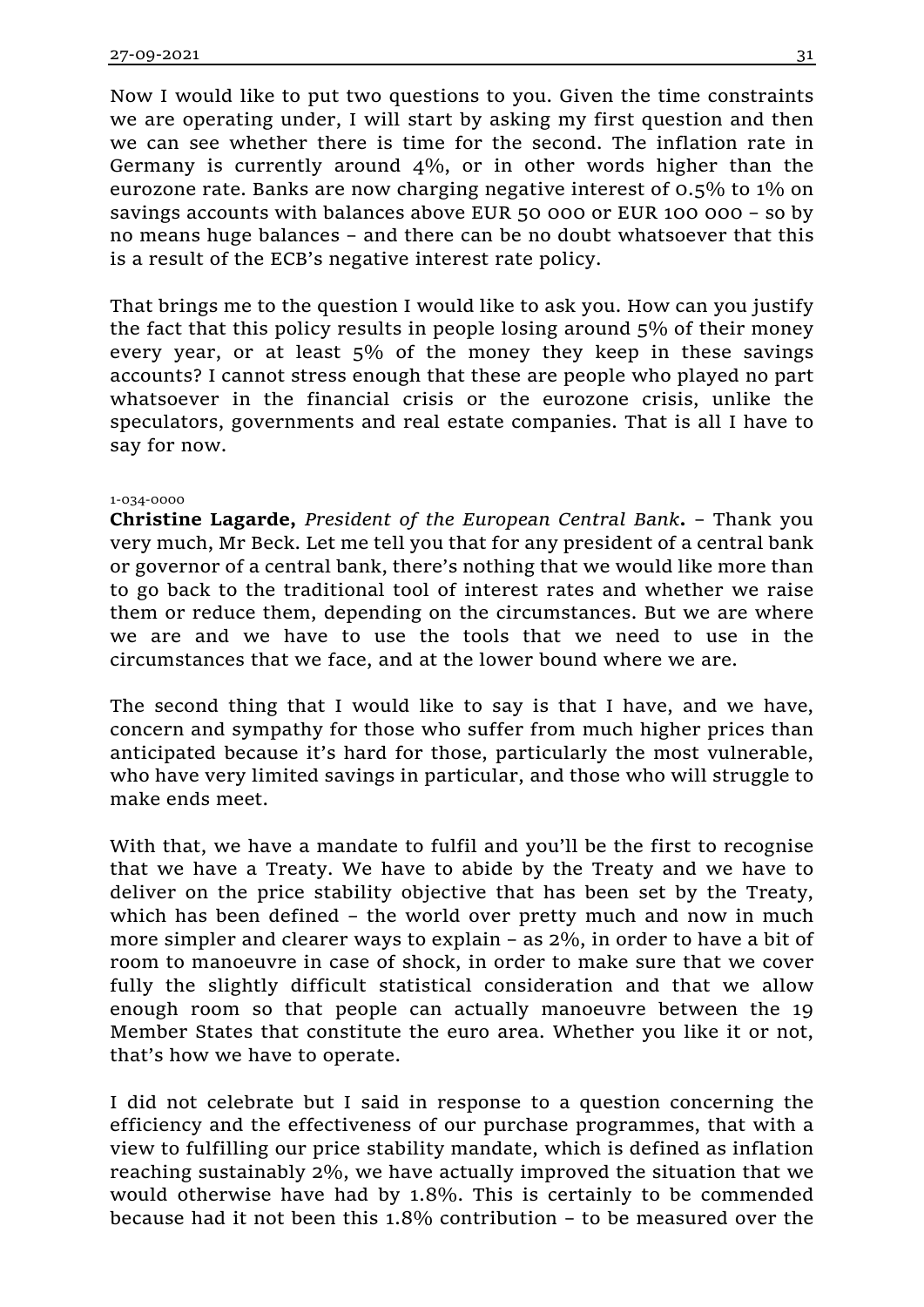period between 2020 and 2023 by the way – we would be in a much worse-off position, with certainly less jobs being maintained, less jobs being created and less activity being generated.

Turning to inflation in Germany, as was very well explained by the Bundesbank in its August monthly report, inflation can indeed – and it hasn't yet by the way – reach 4% or 5% by the end of 2021 in Germany, but it is expected to decline markedly in 2022. Inflation divergence between Germany and other euro area countries is mainly due to factors that are temporarily affecting the annual rate of change of inflation in Germany.

One which is obvious is the reversal of the temporary VAT cut that was in effect in the second half of 2020. Now we will see those effects clearly fading out in the early part of 2022. The second was also the introduction of the carbon tax, which is not going to be repeated. It will have raised levels, but it's not going to generate more inflation going forward.

So these sources of divergence are expected to vanish, to be dissipated in the course of 2022 and inflation will return to levels that we are much more used to, hopefully at 2% and durably so, but as forecasted for the moment in our projections at 1.7% in 2022 and 1.5% in 2023.

Just one word on the negative interest rates. We contend that this has actually helped deliver on our price stability mandate and has been an efficient monetary policy tool. It has enabled banks to actually transmit our monetary policy in order to reach our objective. However, I would point out that banks have had the good sense not to necessarily reflect those negative rates, when they suffered them, in net terms to households. Actually, even in Germany, it's about 11% of households that bear the brunt of negative interest rates. So we're not talking about an entire population being subject to the translation of negative interest rates to customers.

I would just call your attention to net negative interest rates because you really have to compare bases on bases, and TLTROs have been a significant tool in order to alleviate the consequences of negative interest rates on banks, including in Germany.

### 1-035-0000

**Eugen Jurzyca (ECR).** – Madam President, the question of inflation has been raised several times today already. I believe rightly so, as rising prices are becoming a real problem for families and households in many Member States, including my country which is Slovakia.

The year-on-year inflation averaged 3% in August in the euro area, but reached as high as 3.8% in Slovakia. Real estate prices in Slovakia are up by 20%, gas is up by 22%, transport by 11% and food by 4%. Energy prices are rising as well. With the coming winter, households will start to see this in their bills any time now. Many central banks are already tightening their monetary policies to fight inflation by raising their interest rates – for example those of the Czech Republic, Norway, South Korea, Brazil, Russia, Mexico and others.